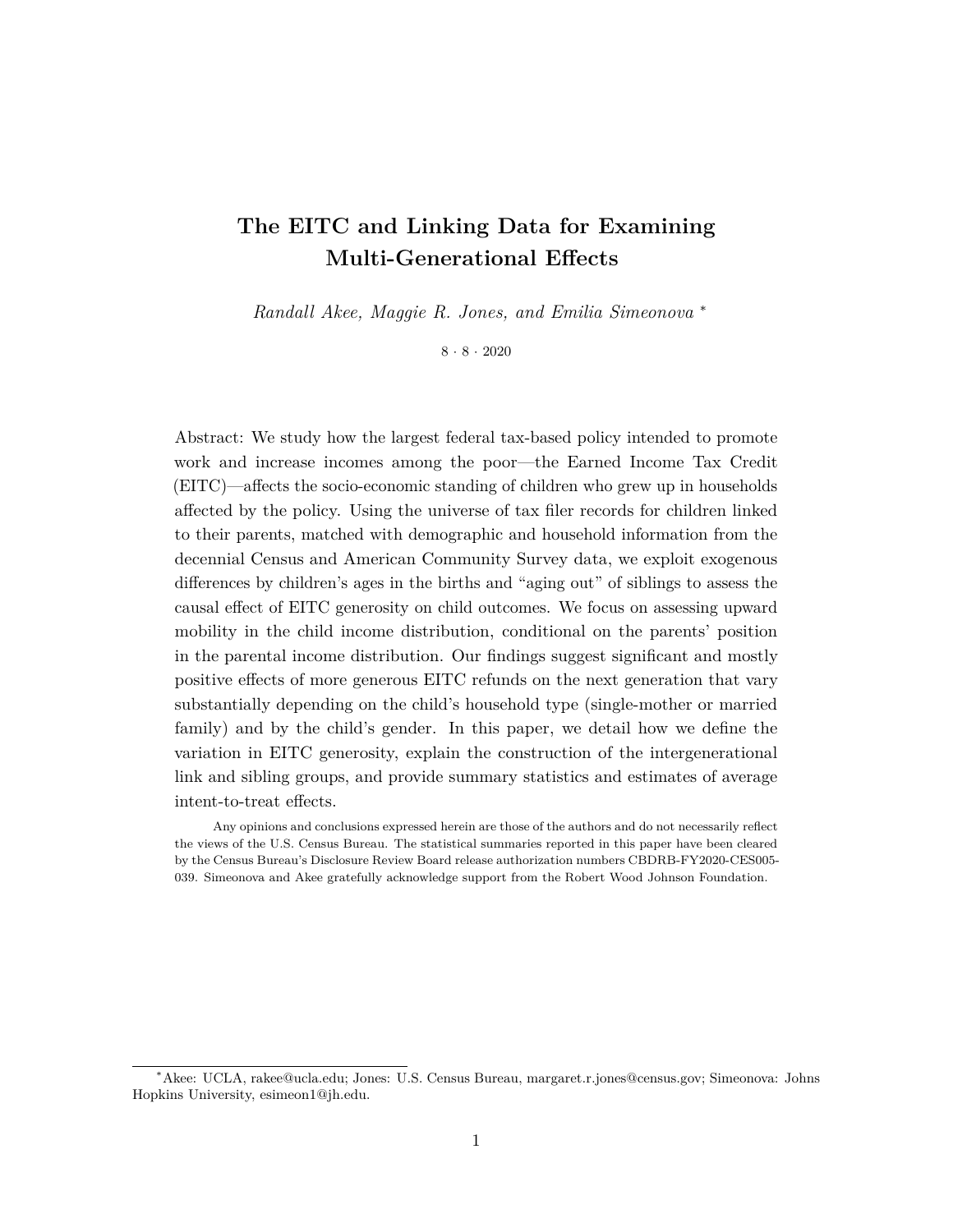## **1. Introduction**

The Earned Income Tax Credit (EITC) is the best known and most widely utilized provision of the federal income tax code that targets families of low-income tax filers. As opposed to welfare programs, such as Food Stamps, the EITC is only available to working adults and is administered through the Internal Revenue Service as an addition to a refund on filed earned income taxes. The EITC was first adopted in 1975 as a modest transfer to working families. It has expanded substantially and is currently the largest government cash transfer program. In 2018, 22 million working families and individuals received EITC, with an average refund of \$3,191 for a family with children. Maximum credit dollars reached \$5,828 for a family of four earning around \$20,000 in 2019. Refunds for families and individuals without children are much smaller, with an average of \$298 in 2018 (Center on Budget and Policy Priorities, 2019).

Researchers credit the EITC with lifting families out of poverty, encouraging employment, and improving the long-term wellbeing of families and children. Very little is known about the potential effects of EITC on the long-term outcomes of children from affected households, but recent research has examined late childhood and early adult outcomes [\(Dahl and Lochner,](#page-18-0) [2012,](#page-18-0) [Bastian and Michelmore,](#page-17-0) [2018\)](#page-17-0). At the same time, a large and growing literature has shown that family financial conditions during childhood, and in particular family income, have strong and persistent effects on children's wellbeing as young adults and beyond [\(Currie,](#page-18-1) [2009,](#page-18-1) [Almond et al.,](#page-17-1) [2018,](#page-17-1) [Hoynes et al.,](#page-18-2) [2016,](#page-18-2) [Akee et al.,](#page-17-2) [2013,](#page-17-2) [2018\)](#page-17-3). Further, research has shown that parental use of welfare benefits and government programs affects children's utilization of these programs [\(Dahl et al.,](#page-18-3) [2014\)](#page-18-3); if the same is true of intergenerational EITC use, this may result in additional positive effects on labor force attachment and earnings .

Another strand of the literature has found that programs that enable families to "move to opportunity" have lasting impacts on the outcomes of low-income children [\(Chetty et al.,](#page-18-4) [2016,](#page-18-4) [Chetty and Hendren,](#page-17-4) [2018\)](#page-17-4). In light of the fact that the EITC is often used to forestall eviction or improve a family's housing situation [\(Pilkauskas and Michelmore,](#page-18-5) [2019\)](#page-18-5), an important and unexplored question in EITC research is how the EITC compares to other public assistant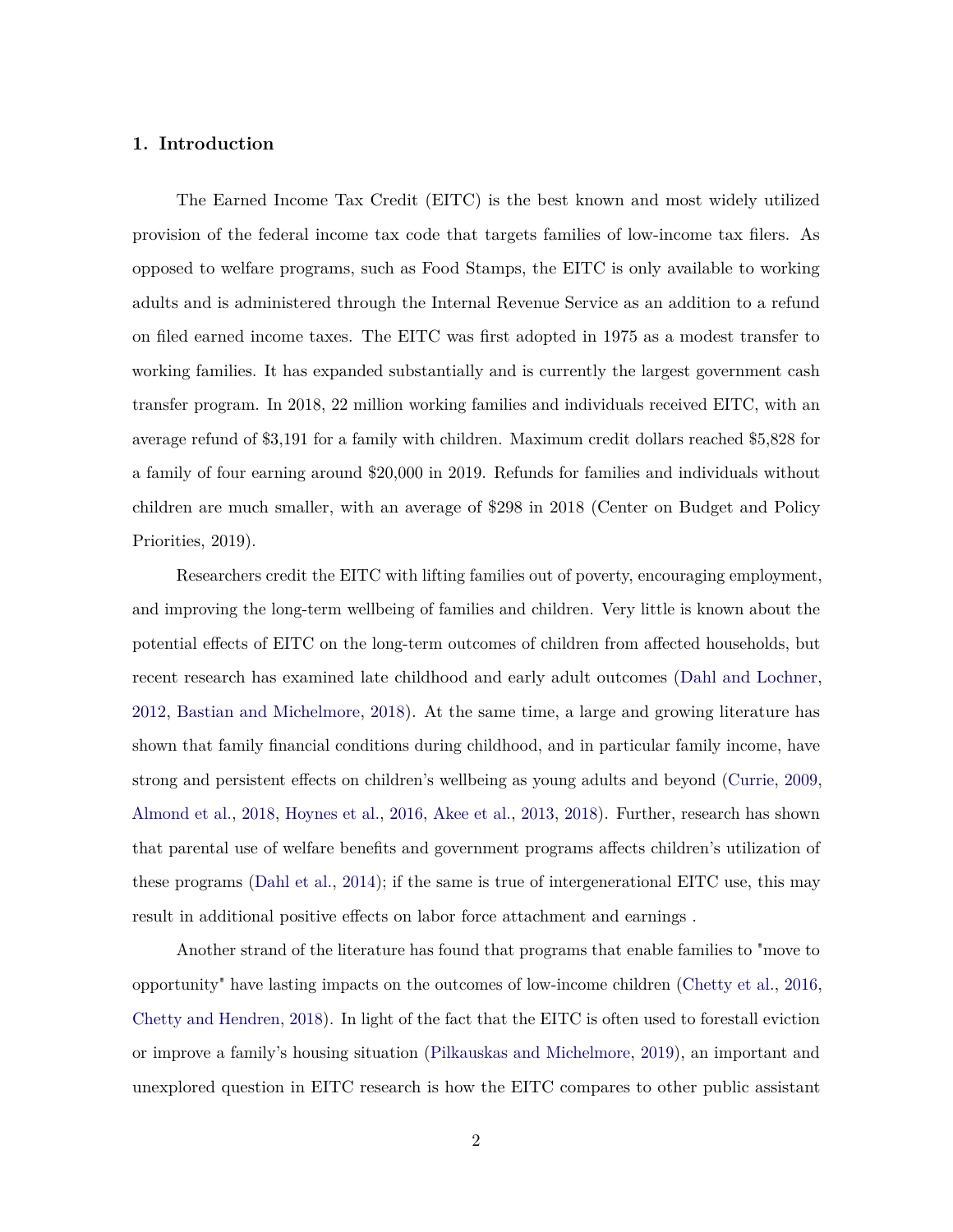programs, such as housing voucher programs, in improving children's opportunities and outcomes. By using the same analysis data and similar cohort years as a recent, large-scale study of intergenerational mobility, we are in a position to assess the impact of EITC dollars on the next generation.

There are several reasons why the EITC could affect children's long-term outcomes. Prior research has demonstrated that the EITC increased household incomes and reduced the incidence of poverty among at-risk families [\(Dahl and Lochner,](#page-18-0) [2012,](#page-18-0) [Hoynes et al.,](#page-18-6) [2015a\)](#page-18-6). It also affected labor force participation and attachment, especially for single mothers [\(Eissa](#page-18-7) [and Liebman,](#page-18-7) [1996,](#page-18-7) [Bastian and Michelmore,](#page-17-0) [2018,](#page-17-0) [Bastian,](#page-17-5) [2017\)](#page-17-5), and reduced levels of maternal stress, potentially leading to gains in long-term health status [\(Evans and Garthwaite,](#page-18-8) [2014\)](#page-18-8). Theoretically, these findings about households' response to EITC could have opposite effects on children's long-term labor market outcomes. On the one hand, increased household incomes, parental labor force attachment, and better parental health should have positive effects on children's long-term labor market success. On the other hand, increased labor force participation, especially by single mothers, is often associated with less parental supervision, which could lead to undesirable social behaviors [\(Dave et al.,](#page-18-9) [2019\)](#page-18-9).

The immediate effects of public policies aimed at reducing poverty are relatively well researched and evaluated. The long-term and intergenerational effects are not well understood, and may run contrary to initial expectations because of the many different choices involved in deriving maximum individual benefit from the policy for the generation immediately affected by it. In light of the recent surge in interest in the determinants of intergenerational economic and social mobility, it is crucial that we understand better how the most expensive US tax policy intended to promote work has impacted the long-term wellbeing of the next generation.

In this study we use individual-level panel data from linked Internal Revenue Service tax data and Census Bureau demographic data to evaluate whether changes in the generosity of the EITC affected the intergenerational transmission of socio-economic status. We make several contributions to the literature. First, to our knowledge, this is the first study to examine how a large federal anti-poverty program in the United States affects intergenerational income mobility.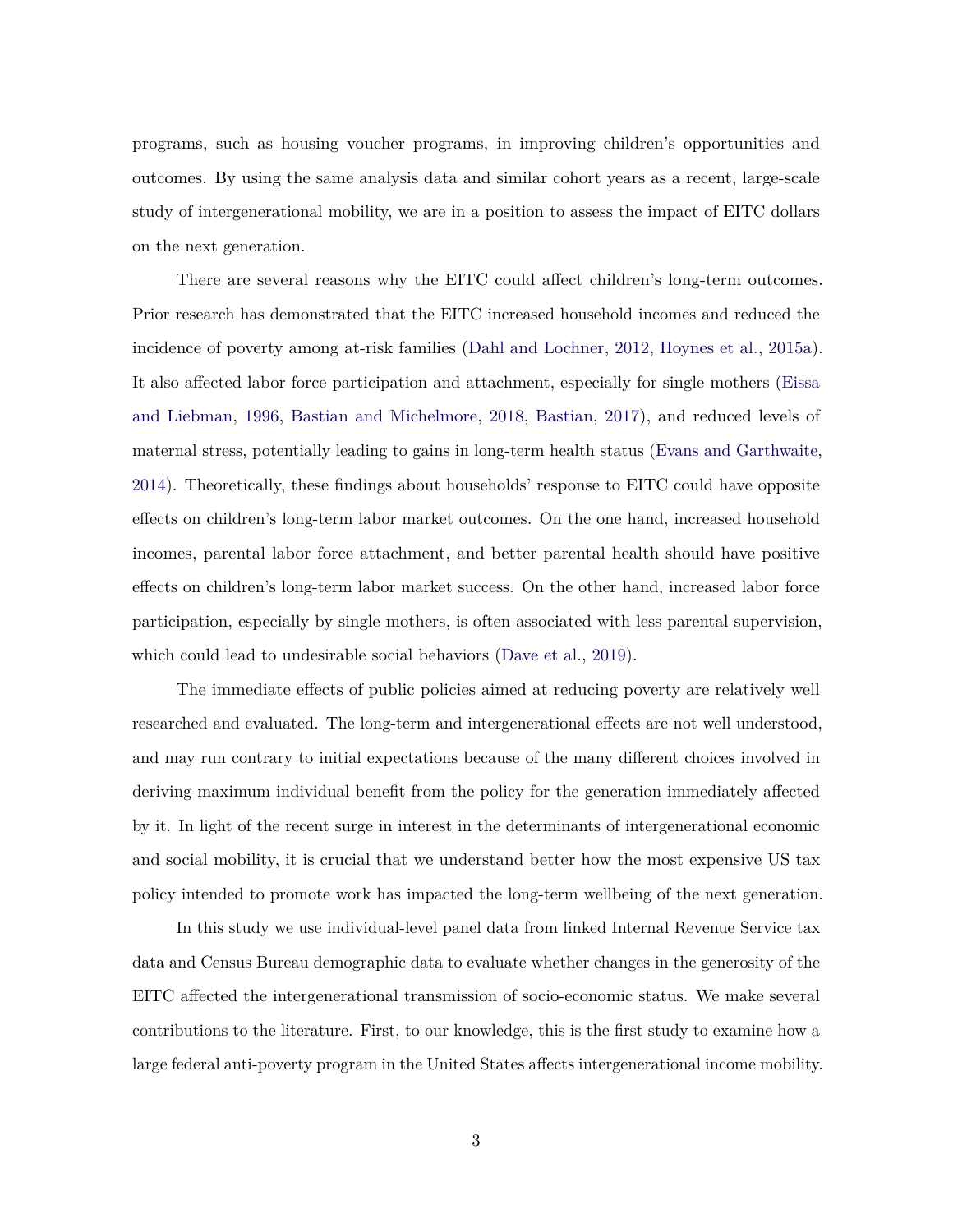Second, because we have access to individual data, we test for important heterogeneities in effects across socio-demographic characteristics of the parents and the children at the time of EITC expansion, such as single parenthood and child gender. Importantly, because we use variation in the age at which increased EITC generosity affects children residing in the same state, our estimates are not affected by other entitlements and government programs (such as Medicaid expansions), which applied to children of all ages at the time of implementation.

We find strong positive correlations between parental income and child income rank for those born in households whose income, on average, is within the qualifying range for EITC. The correlation is stable around 0.27. Consistent with some of the other literature on the effects of positive socio-economic changes to households on children's long-term outcomes, we find a positive impact of greater EITC generosity on outcomes measured at ages 25–26, including improved rank in the child income distribution, lower EITC claiming in adulthood by children, and higher probabilities of having gainful employment. We also find positive effects on the probability of children being married in their mid-twenties. Results vary by childhood family type and child gender, with children from married families showing stronger labor force attachment and rank improvement than children of single mothers. Girls from single-mother families improve more in income rank than do boys of single families, and girls from married-parent families display stronger labor-force attachment in response to greater EITC generosity than boys from a similar background.

#### **2. Background**

#### **2.1. The Earned Income Tax Credit**

The EITC was developed in the 1970s as a way to compensate low-wage workers for regressive payroll taxes. The EITC refunded 10 cents of every earned dollar, up to an earnings maximum level of \$5,000, at which point the credit phased out at a rate of 12.5 percent of income. The maximum credit a tax filer could be eligible for was between \$400 and \$500 between 1975 and 1986 (about \$1,200 in 2019 dollars). The tax credit required some positive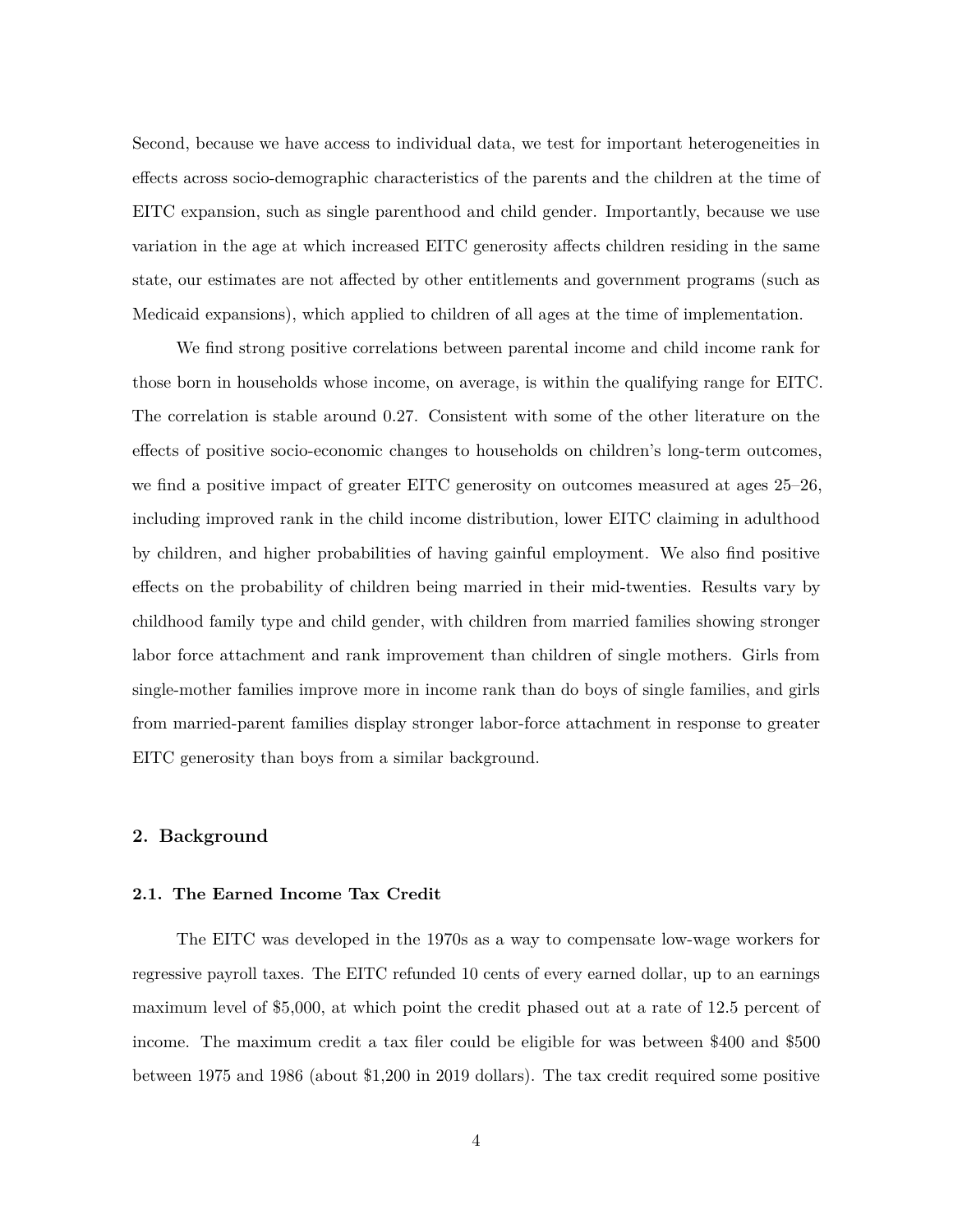earnings and the filer had to have a qualified child in the household; there was no childless household EITC during the initial phase of the program.

During the decade of the 1990s, EITC qualifying rules and generosity underwent dramatic changes. Tax code amendments included a more generous benefit schedule for all families, gradually implemented over 1991 to 1996, that increased the phase-in rate from 14 percent per dollar of earned income in 1990 to 34 and 40 percent in 1996 for households with one and two or more children. A new credit schedule for childless earners was added in 1994. Meanwhile, rules over eligibility tightened, including a new cap on investment income.

#### **2.2. Related research**

This work is related to several strands of the existing literature. First, we contribute to the work on differences in economic opportunity for children growing up across the U.S. and how exposure to improved opportunity affects the next generation, pioneered by Chetty and Hendren (2018a and b). We adopt many of the definitions of that literature, including employing income ranks in our analysis. A second strand of emerging related research is dedicated to the intergenerational effects of public policies. Some of this work has focused on the intergenerational effects of fertility policies (e.g., [Ananat and Hungerman](#page-17-6) [\(2012\)](#page-17-6), [Madestam](#page-18-10) [and Simeonova](#page-18-10) [\(2018\)](#page-18-10)); others have investigated large public assistance programs such as Food Stamps (e.g., [Hoynes et al.](#page-18-11) [\(2015b\)](#page-18-11)) and the expansion of public health clinics and Title X [\(Bailey et al.,](#page-17-7) [2019\)](#page-17-7). This work is also related to the large literature on household socio-economic status and children's adult outcomes, ranging from socio-economic success to long-term health. This literature has demonstrated strong associations between parents' resources and children's success. As the EITC expansion created exogenous positive variation in some families' resources (but not others'), our findings contribute to the small but growing branch of this literature exploiting natural and social experiments to identify the mechanism of SES transmission across generations net of selection and omitted variable biases. Last, and most directly, this work is related to the many strands of research on the effects of EITC and EITC expansions on the individuals directly affected by the policy (in our case, parents of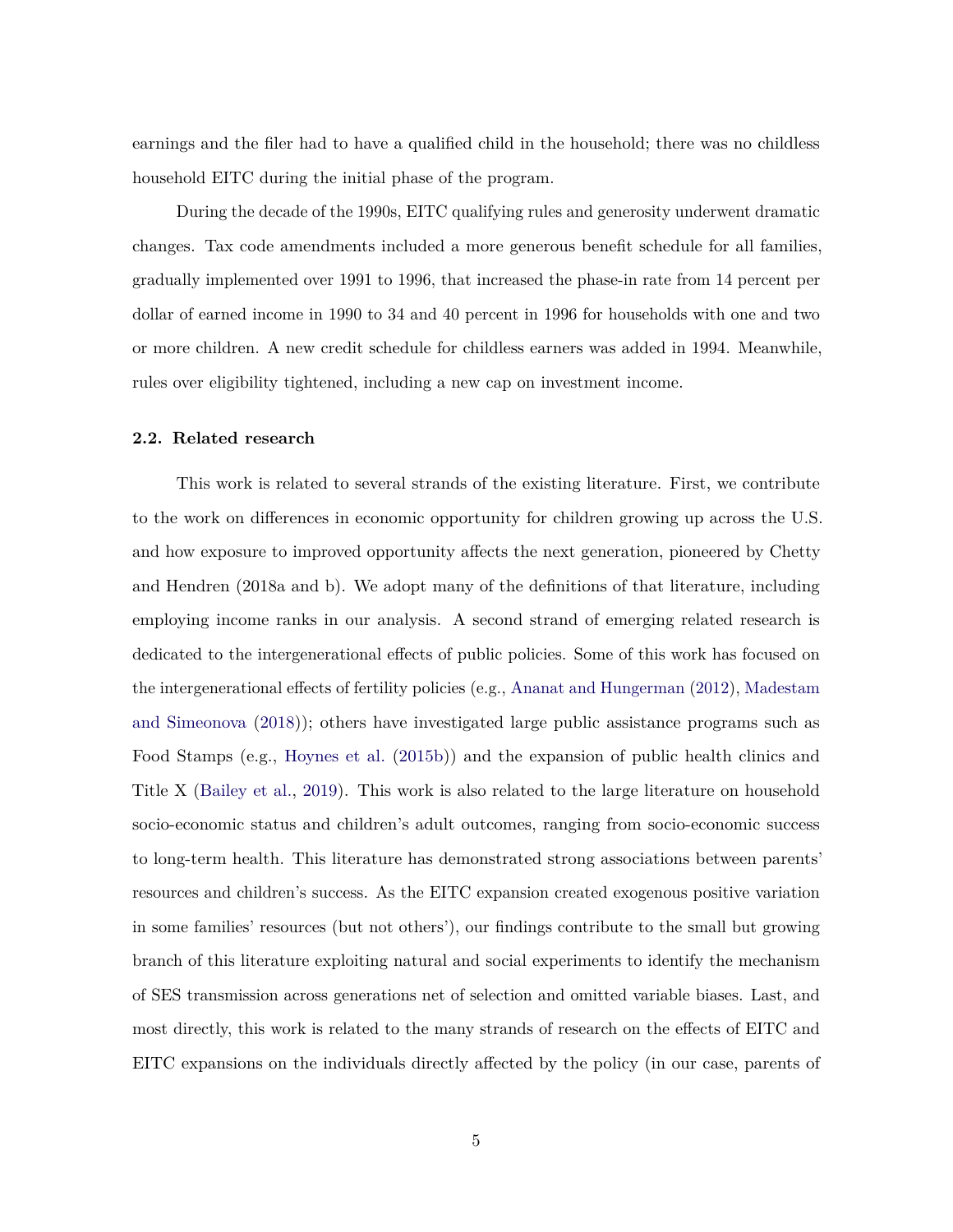multiple children) and their dependents.

#### **2.3. EITC and Effects on Parents' Outcomes and Own Employment**

[Eissa and Liebman](#page-18-7) [\(1996\)](#page-18-7) investigate the role of the 1986 EITC expansion on mothers' labor force participation and hours worked; they find that there is an almost 3 percentage point increase in labor force participation rates for single mothers with children. Subsequent analysis by [Eissa and Hoynes](#page-18-12) [\(2004\)](#page-18-12) finds that later expansions of EITC to married couples effectively reduces total family labor supply. Their analysis finds that while males increase their labor force participation, their female spouses tend to more than proportionately reduce their labor force participation rates. On net, this leads to a reduction in total family labor in the market; the authors characterize the expansion as subsidizing married mothers to stay at home. On the other hand, [Hotz et al.](#page-18-13) [\(2006\)](#page-18-13) find that EITC increases labor force participation for single-parent families. [Chetty et al.](#page-17-8) [\(2013\)](#page-17-8) find that the EITC provides significant incentives for individuals to increase the number of hours worked so as to maximize their EITC refunds on the initial phase-in portion of benefits. The prevailing analysis for EITC impact shows that the EITC has an effect on hours worked as well as on labor force participation  $\hat{\mathbf{a}} \in \mathbb{C}^n$  both on intensive and extensive margins.

#### **2.4. The EITC and Children's Outcomes**

The most closely related literature is that on EITC and children's educational outcomes in the period during and right after EITC exposure, and also the college years. [Dahl and](#page-18-0) [Lochner](#page-18-0) [\(2012\)](#page-18-0) utilize the same variation in EITC as we do—the federal expansion for households with two or more children—and data from the NLSY to investigate the effect of increased household resources on children's test scores. They find that a thousand dollar increase in income improved math and reading test scores by six percent of a standard deviation. This improvement is contemporaneous with EITC receipt by the mothers, and echoes findings on reduced maternal stress by [Evans and Garthwaite](#page-18-8) [\(2014\)](#page-18-8), and findings in [Akee et al.](#page-17-2) [\(2013,](#page-17-2) [2018\)](#page-17-3) demonstrating that extra income reduces parental stress and improves children's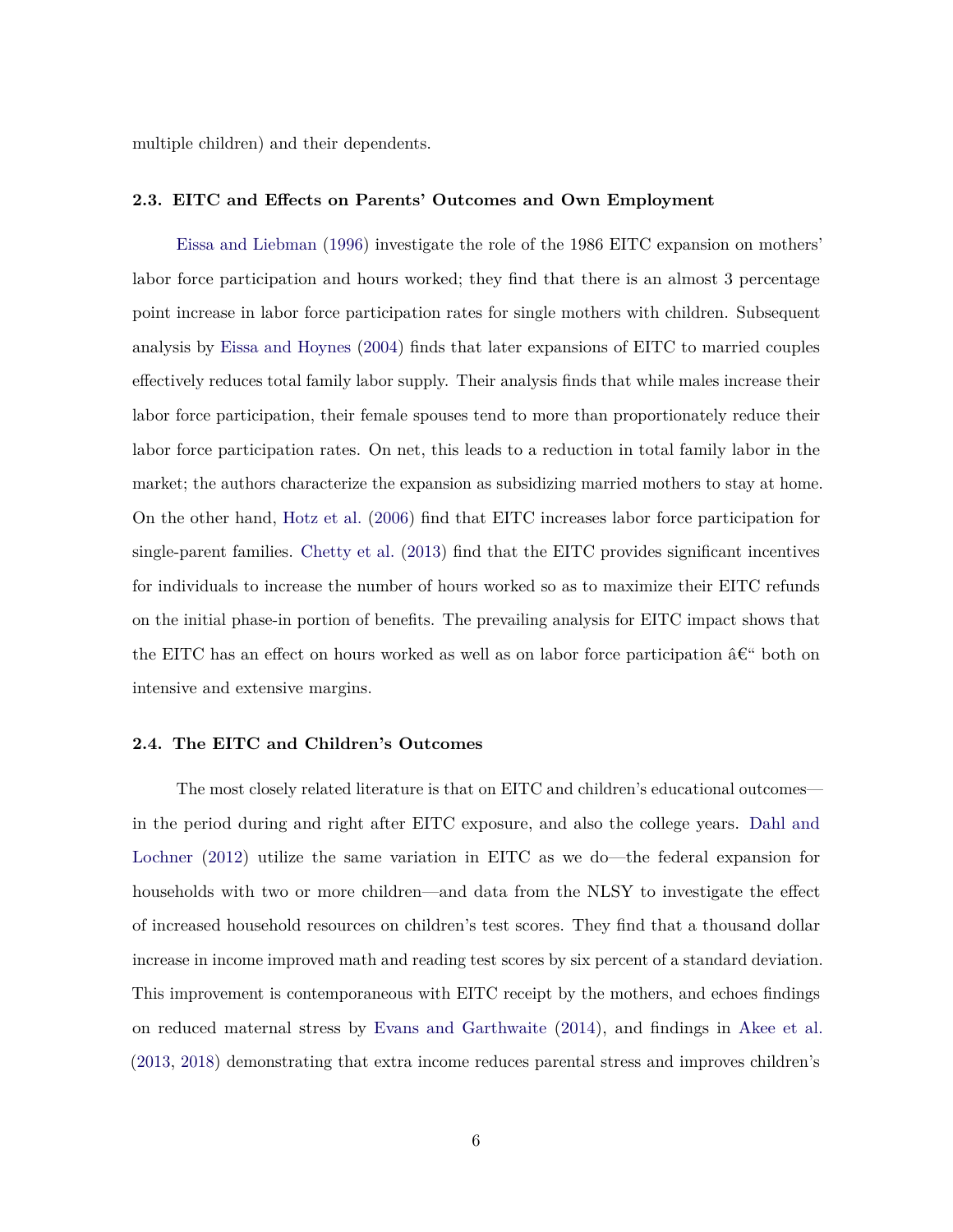schooling outcomes and emotional and behavioral health.

A contemporaneous paper by [Chetty et al.](#page-17-9) [\(2011\)](#page-17-9) examines how the EITC affects long-run outcomes through its impact on childhood test scores. [Dahl and Lochner](#page-18-14) [\(2017\)](#page-18-14) rely on the NLSY, which while representative does not contain a large number of individuals. [Chetty et al.](#page-17-9) [\(2011\)](#page-17-9) combine data from a large urban school district with administrative tax records. Importantly, they also find that a \$1,000 increase in tax credits leads to a 6% of a standard deviation increase in childhood test scores. This increase in childhood test scores results in a 0.3 percentage point increase in college going by age 20.

[Bastian and Michelmore](#page-17-0) [\(2018\)](#page-17-0) consider exposure to EITC throughout childhood and across all children from potentially affected cohorts that are surveyed by the PSID. They sum the total amount of EITC credits that the child could potentially be eligible for during her time in her parents' household, regardless of whether the child's household was ever actually eligible for EITC receipts. Both single children and children from multiple sibship pairs are included in the analysis, and the identifying variation comes from changes in EITC exposure by birth cohort and state of residence. Thus, the estimated results are interpretable as the average effects of EITC exposure by state and birth cohort across all children. Bastian and Michelmore use all EITC expansions, and thus are utilizing changes in household refunds starting as early as 1975, relatively few children, and thus a very small fraction of the identifying variation, come from cohorts born after 1990. The most substantial changes in EITC generosity happened in the period 1991–1994.

## **3. Data**

#### **3.1. Data Sources**

Our data reflect the same intergenerational relationships as described in [Chetty et al.](#page-17-10) [\(2020\)](#page-17-10) (hereinafter CHJP). The online appendices to that paper provide the details on the sources of variables and their descriptions. In brief, the data comprise information from several Census-held data sets: the decennial 2000 and 2010 short forms; the decennial 2000 long form;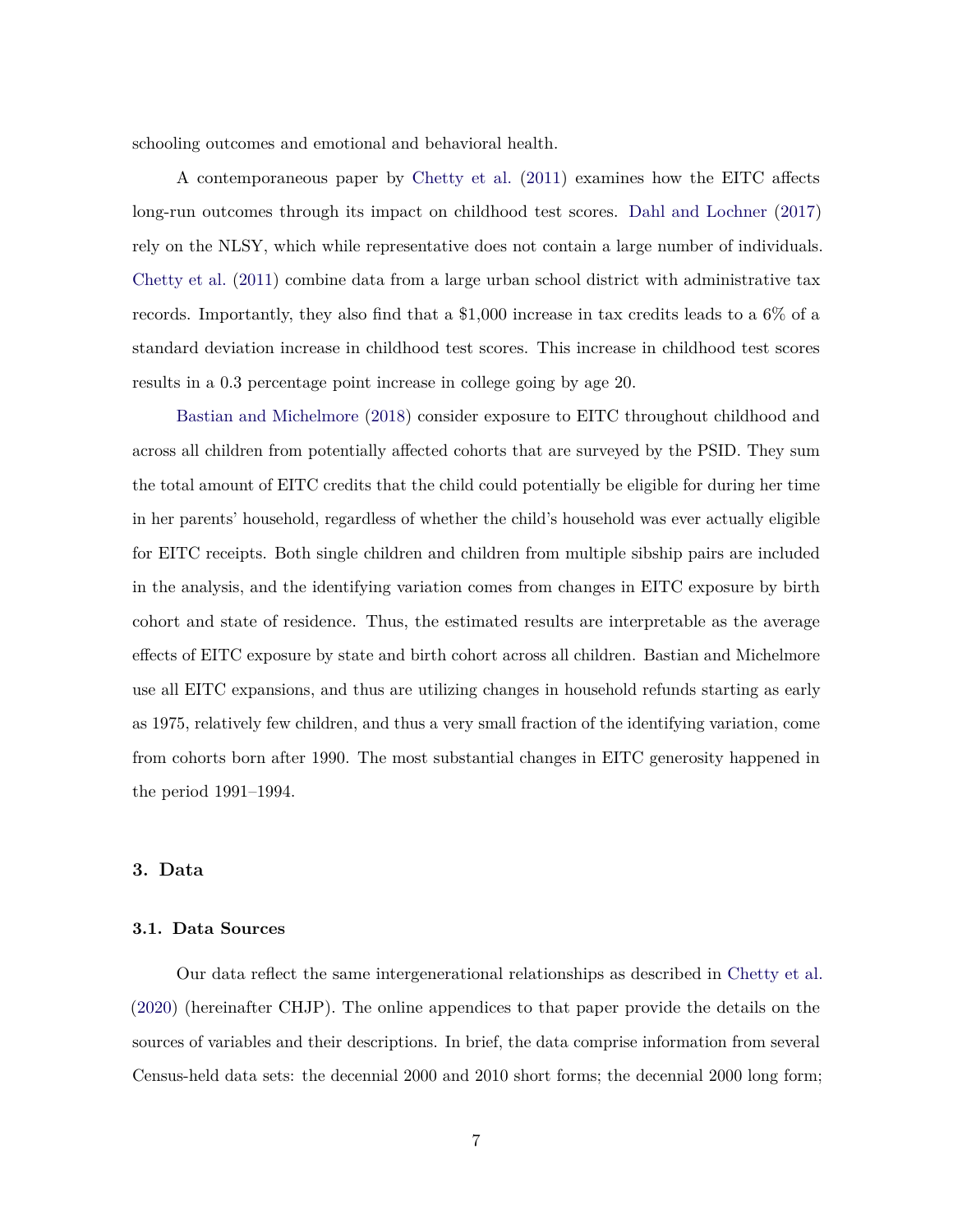the 2005 to 2017 American Community Surveys (ACS); IRS Form 1040 returns from 1994, 1995, and 1998 to 2017; and IRS Form W-2 data from 2005 to 2017. The decennial short forms cover the entire population of the U.S., while the long form and ACSs are stratified random samples covering one-sixth and 2.5 percent of U.S. households.

These records are linked using a unique person identifier called a Protected Identification Key (PIK) that the Census Bureau assigns using personally identifiable information such as a Social Security Number (SSN), name, address, and date of birth. The algorithm used for record linkage is described in Wagner and Layne (2014). CHJP, both in its text and online appendices, provide evidence on the quality of the PIK placement and data match. The population frame for the linked data is the 2016 Census Numident, which is the universe of SSNs issued up to that year.

*3.1.a. Sample and variable definition.–* Our target sample comprises all children in the 1979–1991 birth cohorts who were born in the U.S. or who came to the U.S. in childhood. Both children and their parents must be authorized immigrants to be included in the sample. We identify all children who were claimed as a child dependent on a Form 1040 at any time between 1994 and 2017 using the child's unique identifier, which is assigned to the Form 1040 data beginning in 1994. The identifier of the person who first claims the child is the invariant "parent," but we restrict parents to adults who appear in the 2016 Numident and who were between the ages of 15 and 50 when the child was born. The linking to an invariant parent captures approximately 93 percent of all children who appear in the Numident.

In assigning siblings, we collect children by the mother's identifier, regardless of whether the mother's filing status changed between sibling births. For example, a child claimed in 1994 by two parents may have a sibling born after 1994 who was claimed only by the mother. In each child's case, the mother's filing status is captured at the time of the focal child's claiming - in the example considered here, the mother would be considered married throughout. When the mother's identifier is absent, we use the father's identifier. In later iterations of this work, this choice will be examined. Although we are following CHJP in keeping the claiming parent(s) invariant vis-a-vis the individual child, this choice may be less defensible when the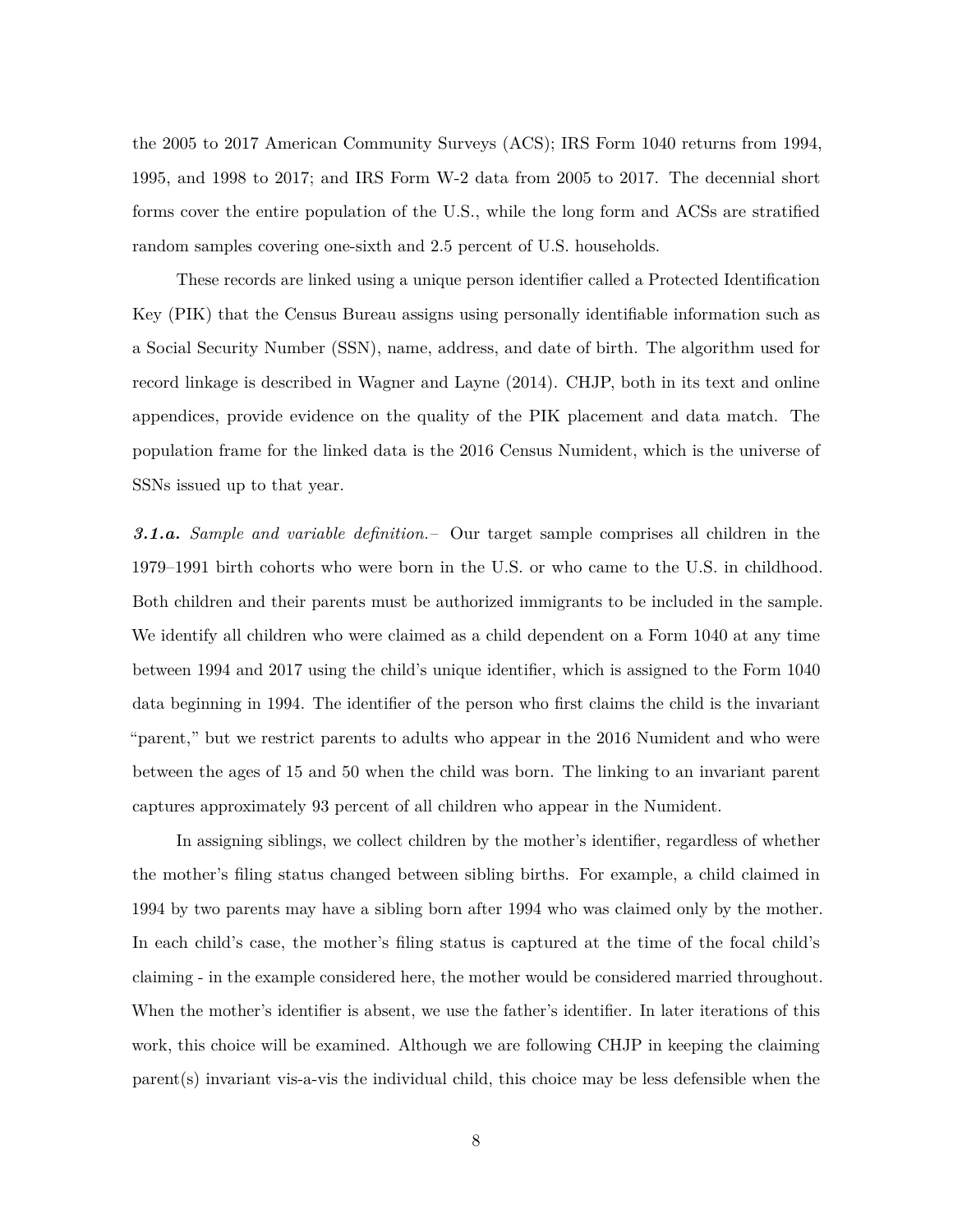analysis relies on the correct identification of siblings. While the target sample includes birth cohorts 1979–1991, we capture siblings claimed on parents' 1040s who were born between 1978 and 1999.

Our key outcome of interest is the child's rank in the cohort income distribution averaged over ages 25 and 26. For children born in 1991, this value is captured in 2016/2017, our last available years of tax data. This choice of cohort range and the timing of the outcome "sandwiches" our sample between two events: our youngest cohort was 2- to 3-years-old at the time of the major EITC policy changes in the 1990s and were 17-18 (aging out of eligibility) at the time of the 2009 expansion. Rank definitions for both parents and children are based on family income reported in the adjusted gross income field of the 1040. Parents' income is averaged over years 1994–2000 and is measured within the focal child's cohort.

A second outcome of interest is whether the child is working at ages 25/26. Working is defined as having non-zero individual earnings. Our third outcome of interest is whether the children themselves, as adults, claim EITC for their own family. We define a binary outcome variable for any EITC claiming. We also examine the average amount of EITC paid.

We define child and parent's race based on the most recent race reported for them on a decennial census or an ACS. Gender is also defined using the available demographic data. The filing status of parents, used to identify our sample of single mothers, is derived directly from the Form 1040 on which the child was first claimed. We define single mothers as those who file as "single" or "head of household" and married families as those who file jointly.

Figure 1 shows available age ranges for the parent/child link for data held at the Census Bureau, where the first year of data used for the child's adult earnings is 2004. We consider households below the 35th percentile of the income distribution because these households could qualify for EITC. Several features of this time frame should be noted. First, all of the children in our sample were still claimable by parents under different EITC regimes, with major EITC changes taking place in 1985 (children ages 1 to 6) and over 1991–1996 (children ages 1 to 18) . Each cohort in our sample spent at least some of their childhood after the oneversus two-child split in the EITC schedule, which provides the source of variation in lifetime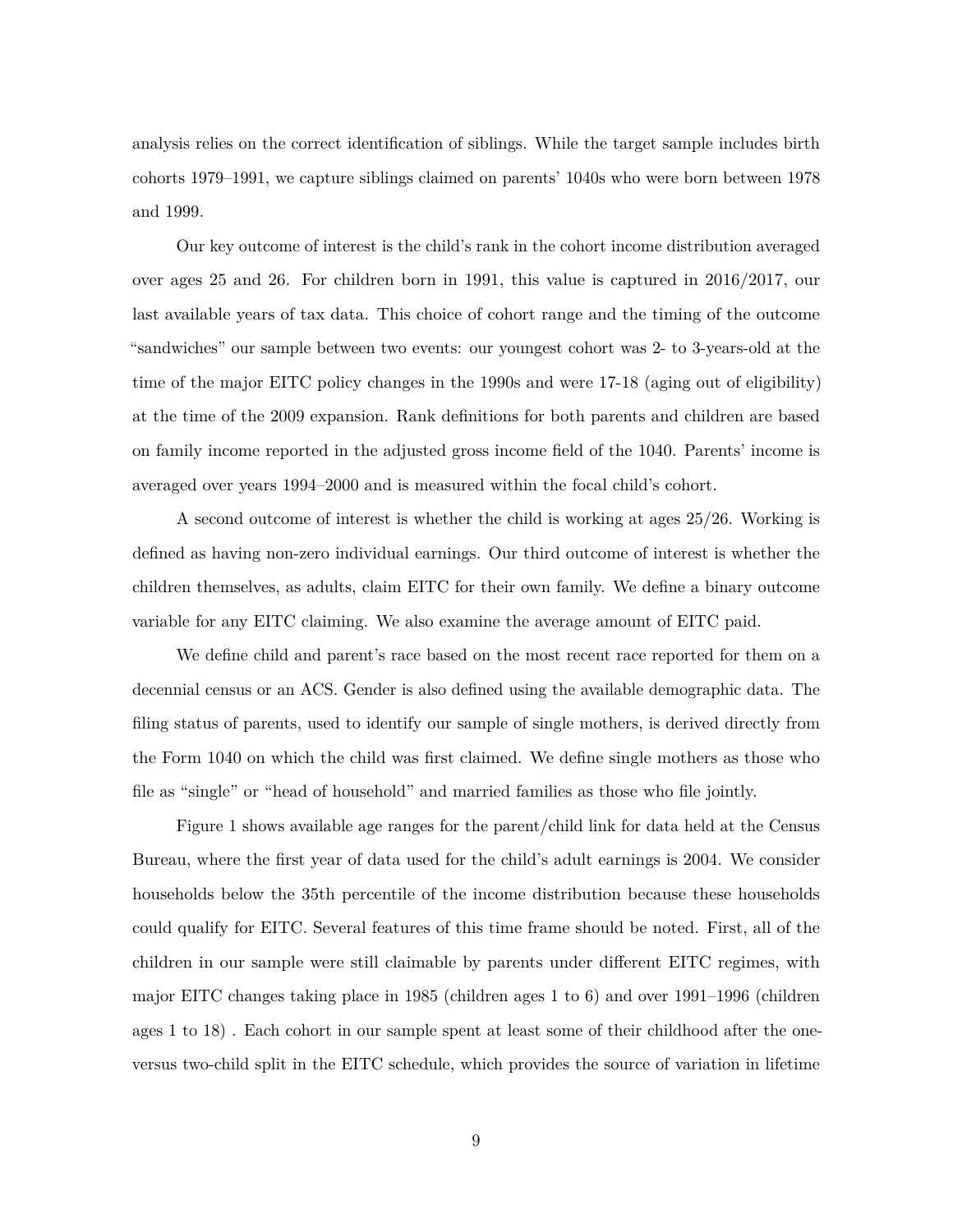EITC within a cohort.





Figure 2: Focal children were born between 1979 and 1991. This age range allows us to find 1040 income and W-2 earnings for children between 2005 and 2017, when each cohort was between the ages of 25 and 26. To find siblings, we use a larger span of child cohorts: 1978 to 1999. All intergenerational links rely on the parents' claiming of children on 1994, 1995, and 1998-2017 Form 1040s. We calculate the parent income rank averaged over 1994 to 2000 income reported on Form 1040s.

#### **3.2. Sample description**

Table 1 presents the means for the main outcomes and explanatory variables for children residing in households below the thirty-fifth percentile of the parental income distribution averaged over the period 1994 to 2000. We also report means for the two subsamples that we consider—children who grew up in single-mother families or in married-parent families. The category that is not shown comprises children who were first claimed by an unmarried father. Children of single mothers are exposed to slightly less potential EITC compared to children from married families, which is likely a function of higher fertility rates for married mothers at this income range, as seen by the greater number of siblings for children of married families.

Demographic characteristics are in line with expectations, with a higher proportion of Black children growing up in single mother families compared with White, Asian, or Hispanic children. Single mothers also have a lower average income rank compared with married families.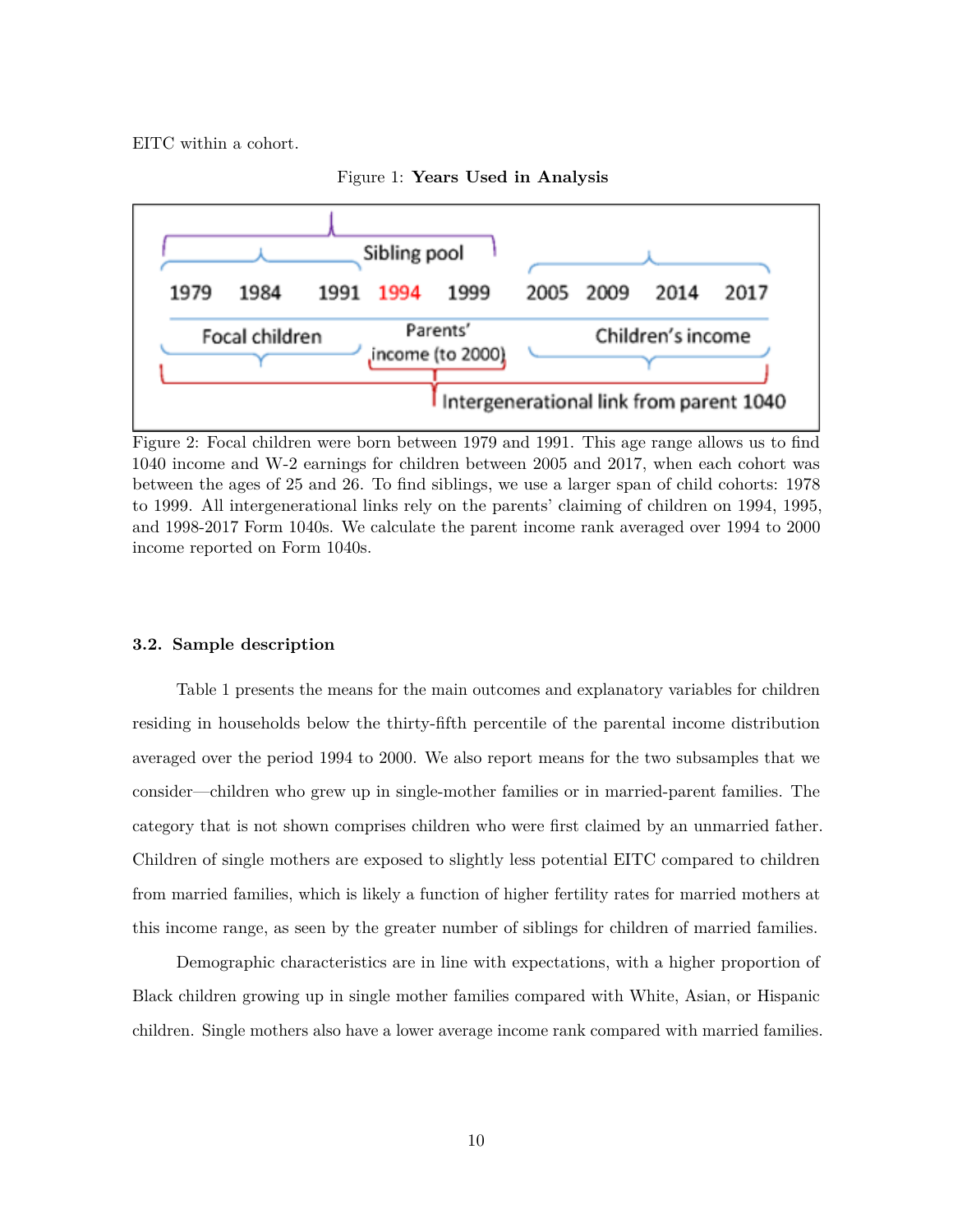## **4. Empirical Methodology**

The cohorts we examine grew up over a period of expanding EITC generosity that rolled out between tax years 1991 and 1995. Throughout our analysis, we follow the standard procedure of treating EITC policy changes as exogenous in terms of family structure. We apply broad eligibility by family size over the lower third of the parental income distribution, rather than calculating it directly using income or earnings, which may be endogenously determined by households' adapting their labor supply to changes in EITC generosity. Our estimates are thus interpretable in an intention-to-treat framework.

In 1991, the two-child credit schedule was added, although in this year the difference between it and the one-child credit was only \$43 at the maximum credit value. This maximum credit difference changed little between 1991 and 1993. Then, between 1993 and 1994, the credit difference expanded from \$77 to \$490, the largest single increase in percent terms over the policy roll-out (a 36 percent change versus 8 to 18 percent in all other years). Figure 2 shows the changes in generosity in the EITC schedule by number of children over time.

For each child, we calculate the year-by-year maximum EITC, adjusted to 2015 dollars, that a child's household would be eligible for based on the number of children in the household for that year. This annual value is calculated independent of parental income, although we focus on families whose average parental income rank was below the 35th percentile to guarantee that, on average, we are only including low-income families. These annual values are then summed to generate a "childhood total EITC," expressed in \$10,000s. This value implicitly nests variation in EITC "treatment" based on three characteristics: the cohort of the child, which captures variation over time in EITC generosity; the child's order in the family, which determines the persistence of the two-child versus one-child treatment based on whether the child is an only, middle, first, or last child; and the difference in age between the child and their older/younger sibling, which determines the duration of the two-child versus the one-child treatment. Because of the time frame of our data, we use the age of 18 as the last year of eligibility, even though full-time students may remain eligible until age 24.

For example, focal children with both an older and a younger sibling live in a family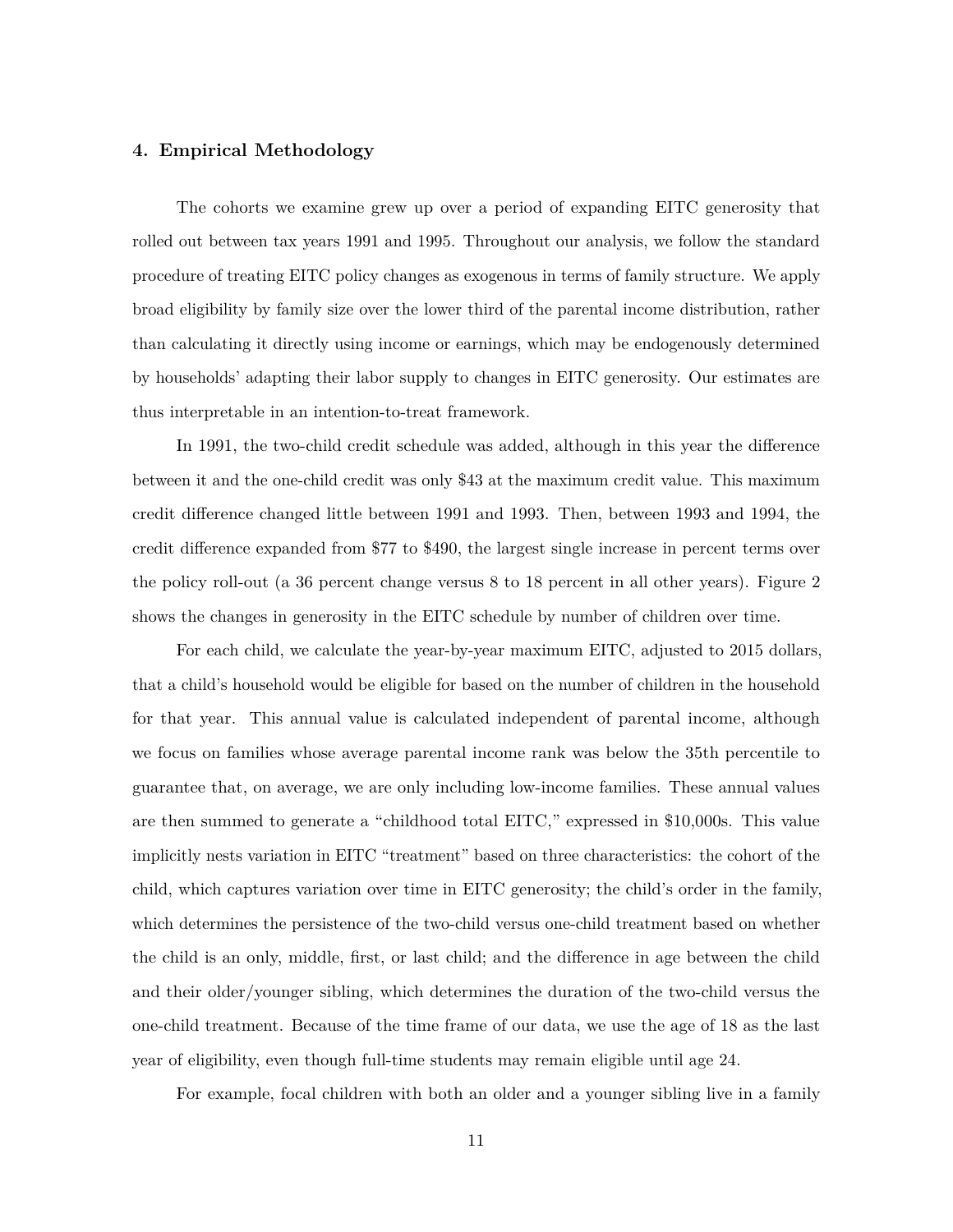

Figure 3: **Changes in EITC eligibility over time**

that was eligible for the two-child credit for the portion of the child's 18 years after 1991, and are assigned the maximum possible lifetime value for their cohort. A child in the same cohort with just an older sibling would, in contrast, be in an eligible family only for the years after 1991 that their sibling was under 18 ("aging out"). Meanwhile, those with just younger siblings are only in two-child-eligible families if their sibling is born after 1991. Single children are assigned the maximum possible value for the one-child credit.

All of the siblings we capture were claimed on parents' 1040s between 1978 and 1999, but we focus on a subset of these children in the analysis born between 1979 and 1991 to capture earnings and EITC claiming for all children when they are 25/26 years old. The latest data on earnings are from the year 2017, which restricts the age and the cohort range.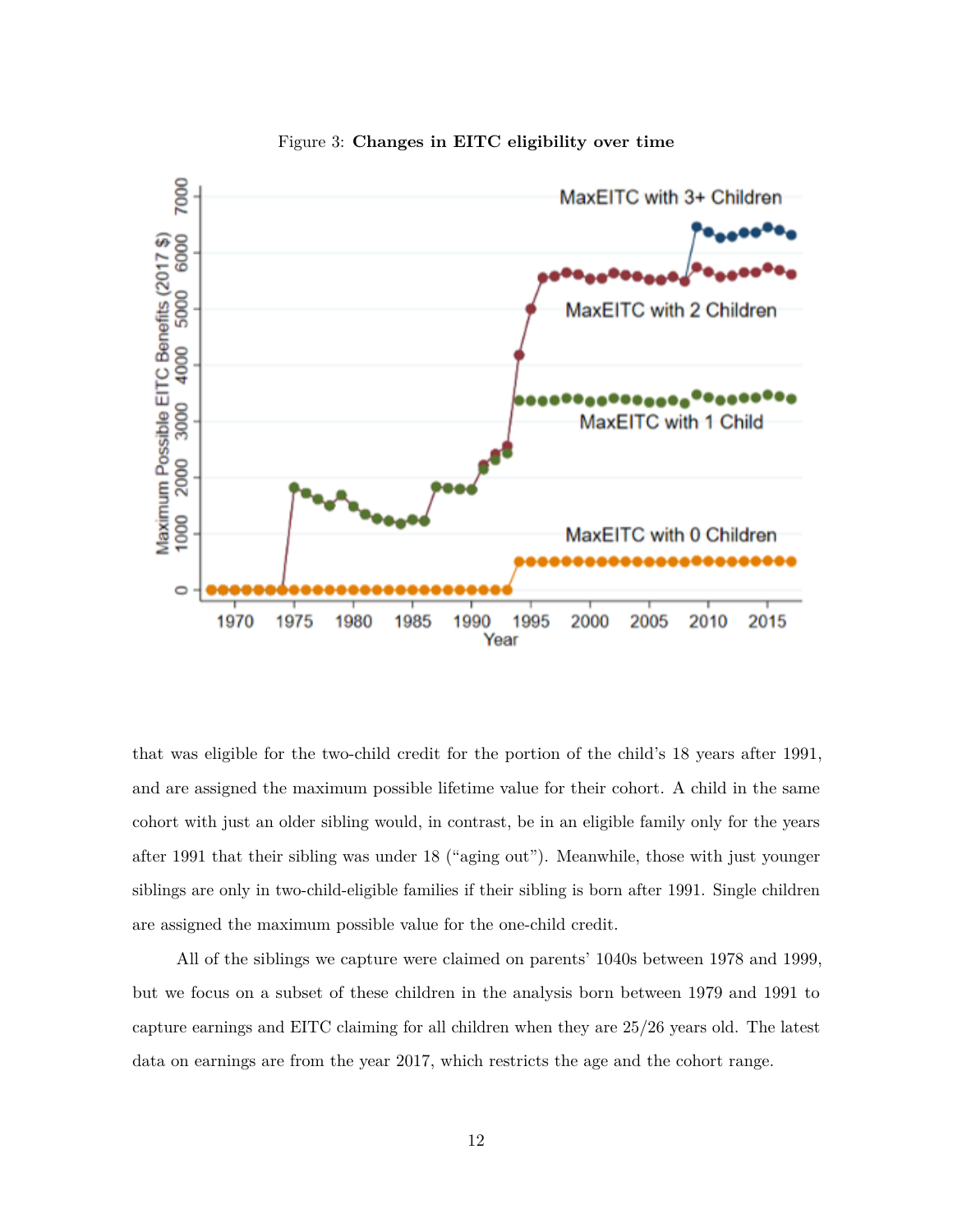The main estimating equation is:

## $Y_i = \alpha + \beta \times ParentRank_i + \delta \times LifetimeEITC + \nu_i + \theta_i + \gamma_i + \mu_i + \omega_i + \pi_i + \chi_i + \epsilon_i$  (1)

where the outcome is the child's income rank in her cohort's income distribution averaged between 25 and 26, the dollar amount of EITC claimed by the child as an adult (ages 25-26), or a binary outcome variable indicating receipt of EITC as an adult, whether the child is currently working or marital status of the child. The variable  $ParentRank_i$  is the income rank of the claiming parent averaged within parental birth cohort over 1994 through 2000. We include a measure for the lifetime EITC receipt (during childhood) that a child is eligible for given the family structure, birth cohort, and family type: this variable is *LifetimeEIT C*. The additional control variables are cohort fixed effects,  $\nu_i$ ; also birth order fixed effects,  $\theta_i$ ; a gender dummy variable,  $\gamma_i$ ; single-mother family-type,  $\mu_i$ ; race fixed effects  $\omega_i$ ; total number of siblings fixed effects,  $\pi_i$ ; and state of residence fixed effect,  $\chi_i$ . Family type (married vs. single) is assigned based on the first year that a child is claimed. The state fixed effects account for differences in state-level economic conditions and social program generosity.

Differences in outcome variables, conditional on parental income rank, are thus identified through differences in the total childhood EITC amount eligible for children born in the same cohort, having the same birth order, family type, gender, race, and total sibship size, and residing in the same state at the time they are first claimed. The cohort years we examine allow us to calculate our main outcome—child income rank averaged over ages 25 and 26—for all children from the same birth cohort.

A potential threat to identification could arise from endogenous fertility in response to the increased EITC generosity for families with 2 or more children. If some families responded to the policy by acquiring more children, then a specification comparing families of different sizes over time would produce biased estimates affected by selection. This is not a concern for us for two reasons. First, there is no evidence that the EITC affected fertility (e.g., Baugman et al., 2009) or marriage formation. Second, our identification is based on differences between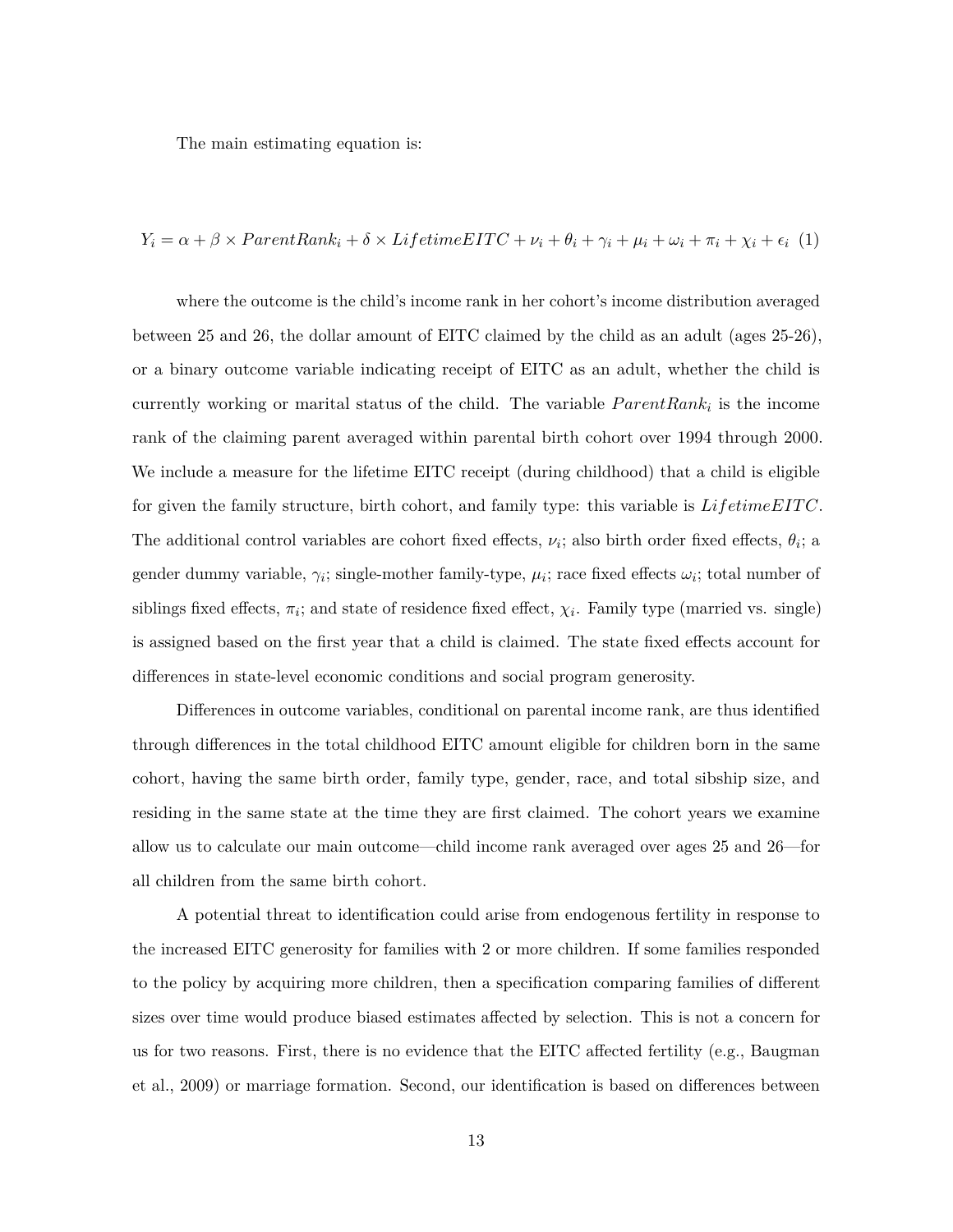children treated at different ages, with variation in treatment within a cohort depending on the timing of sibling births and the focal child's order in the family rather than general fertility.

# **5. Results - Intention to Treat Estimates of Childhood EITC on Adult Outcomes**

Table 2 shows the results from estimating equation 1, where the odd-numbered models in each case include only parental income rank and childhood total EITC, and the even-numbered models include the full set of child, family, and sib-ship variables and state fixed effects. The treatment variable of interest is childhood total EITC, constructed as described earlier. The child's rank in the child-specific household income distribution is calculated as the child's average rank over ages 25 and 26. EITC claiming is the dollar value of EITC claimed by the child<sup>[1](#page-13-0)</sup> in adulthood (averaged over ages 25 and 26) and claiming probability is the probability that the child claimed any EITC at age 25 or 26. We use the presence of Form W-2, 1099, and SE to measure the child's probability of working at some time while aged 25 and 26. Finally, we use information on the 1040 to identify whether the child is married at age 25 or 26.

In each case, we report the association between parent household income rank and the outcome variable, finding an overall child income rank association of 0.27 for the full model, which is close to the values calculated in [\(Chetty et al.,](#page-17-11) [2018\)](#page-17-11). Higher parental income is associated with lower EITC amounts claimed by children, lower probability of claiming any EITC, and a higher probability that children work and are married in early adulthood.

Meanwhile, higher values of childhood EITC lead to an increased rank in the child income distribution, with \$10,000 more childhood EITC associated with a 0.3 percentage point higher rank. More childhood EITC also leads to a 0.3 percentage point increase in the probability of working at ages 25 and 26. For the full sample, impacts on claiming probability and whether the child is married at 25 or 26 are not statistically different from zero in the full model.

<span id="page-13-0"></span><sup>&</sup>lt;sup>1</sup>The variables at our disposal are the number of children claimed for EITC and the dollar amount of earnings on which the EITC claim is based. This is a simple calculation of what the child claimed, on average, between the ages of 25 and 26.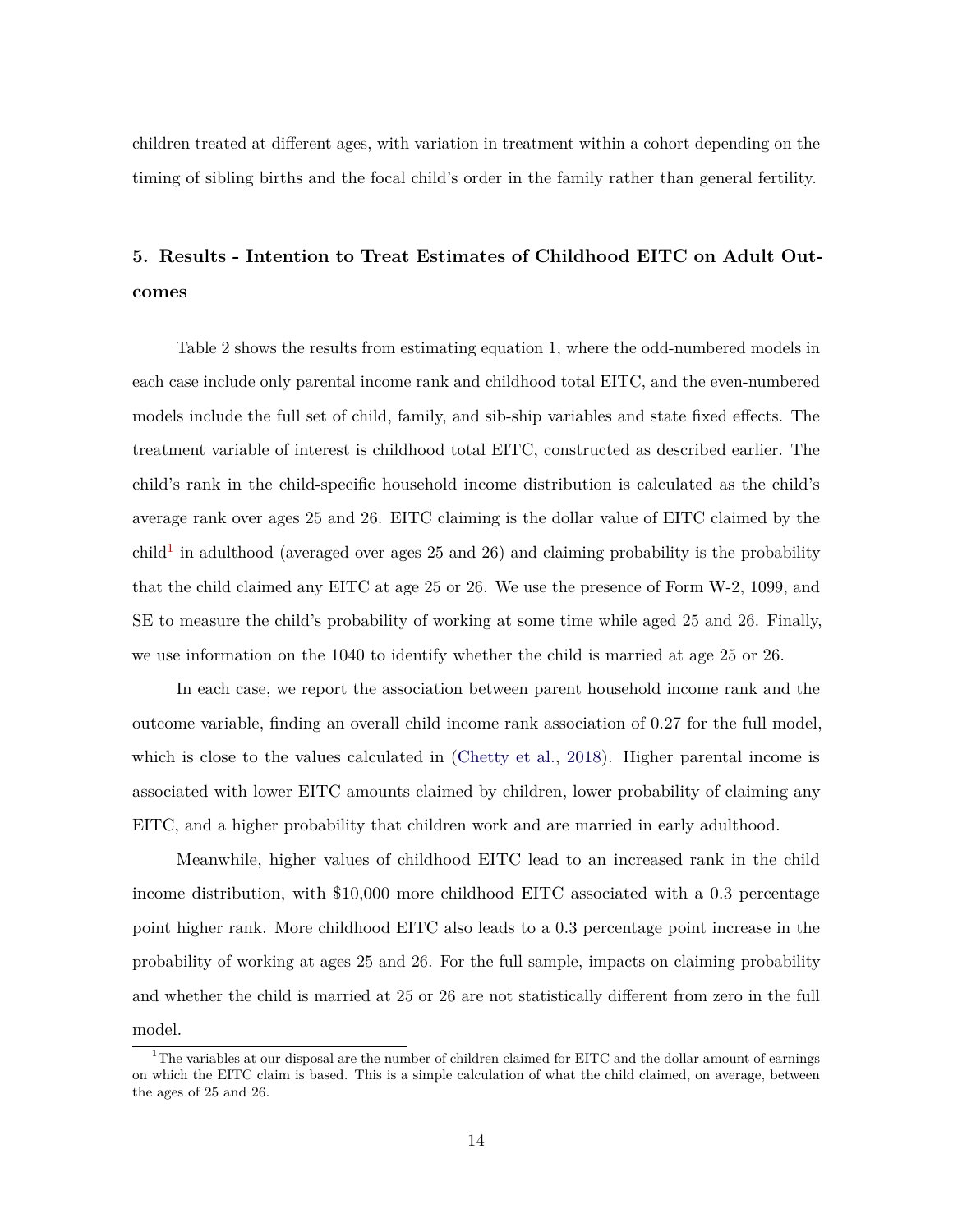In the next two panels, we present the results for single mother households and married households separately. Higher values of childhood EITC increase the child's own rank in the child household income distribution for single mother and married households: a \$10,000 increase in EITC leads to a 0.6 percentage point increase in child rank for children brought up in married households and a 0.2 percentage point increase in income rank for children from single mother households. While statistically significant, this overall impact is modest in absolute dollar terms, amounting to between \$400 to \$1800 more in annual income as a young adult. As a comparison, [Chetty et al.](#page-17-11) [\(2018\)](#page-17-11) find that moving to a neighborhood with 1 percent better outcomes in childhood is associated with a few thousand dollars per year more in young adult income. However, if we consider the amount of EITC received annually per household per child, the effects we find are not trivial. The average household received around \$3000 and had about 2.4 children. The amount received per child per year is thus about \$1250. We find that this transfer results in \$400 to \$1800 in extra income per child per year in young adulthood, implying a basic rate of return of 30 to 140 percent.

For the full sample and both sub-samples, a \$10,000 increase in lifetime EITC receipt increased the probability of working in a child's mid-20s by 0.3 to 0.8 percentage points and the probability of marriage by 0.2 to 0.4 percentage points.

The effects on child income rank and whether a child works are stronger for children growing up in married households, while the dollar value of EITC claimed as an adult is higher for children from single-mother households. Taken together, these results provide suggestive evidence that the EITC confers differential benefits to children who grew up in married households.

In Table 3, we examine differences by gender and by the two family types: single mothers and married families. For single-mother families, the improvement in income rank is driven by girls, who show a .4 pp increase in income rank for every \$10,000 of childhood EITC. The effect for boys is about 4 times smaller and not statistically significant. Girls from single-mother households also show an increased response in labor-force participation, which is the same size as the effect on boys. For boys raised in single-mother households, the only significant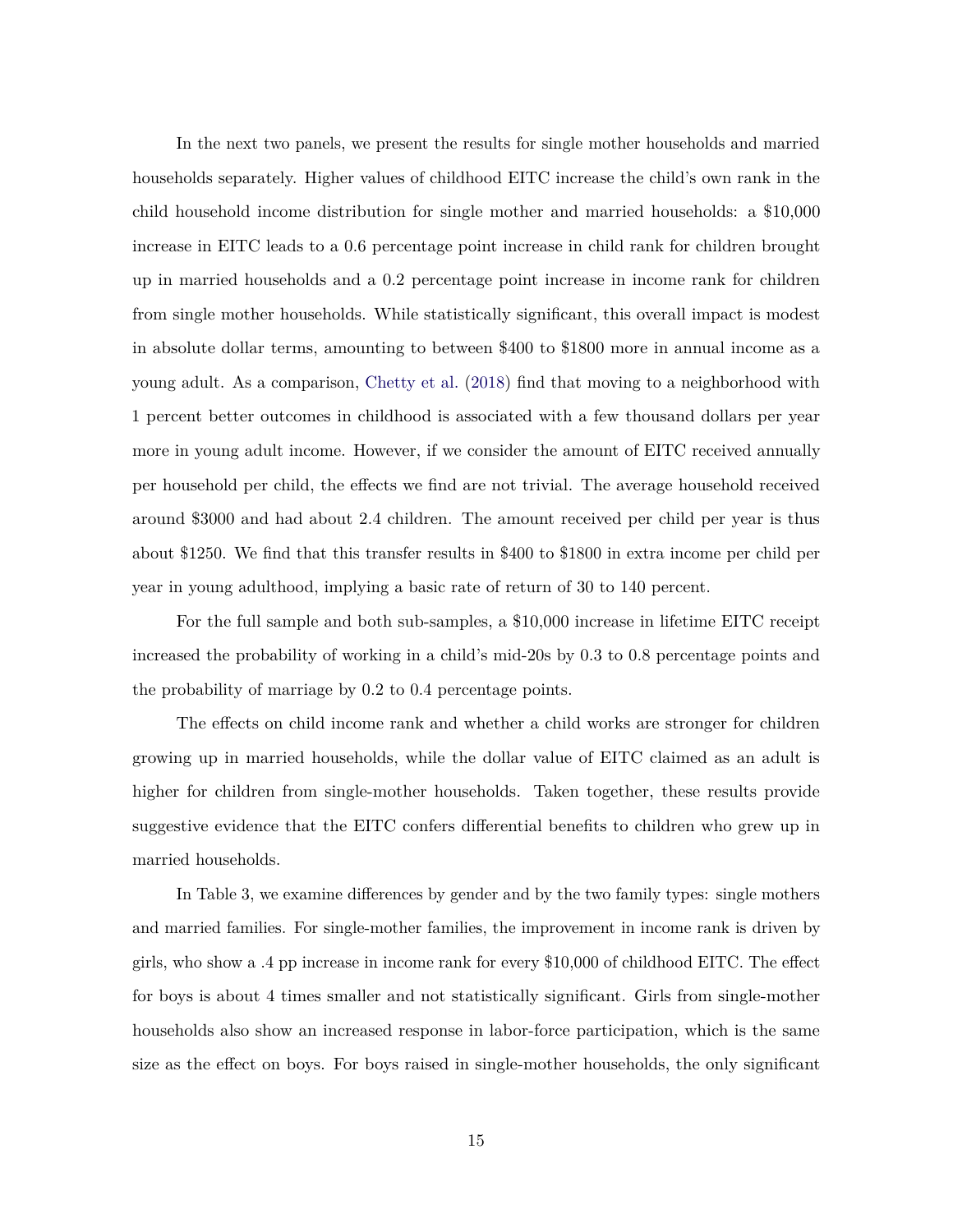effect from a \$10,000 increase in childhood receipts of EITC is the increase in labor force participation in their mid-20s.

For married families, both boys and girls appear to benefit in child income rank of 0.7 and 0.6 percentage points, respectively, in response to an additional \$10,000 in EITC. Both genders are more likely to be gainfully employed in their mid-20s in response to increased EITC generosity, and boys are significantly less likely to claim EITC in young adulthood.

#### **6. Discussion**

The research presented in this paper is work in progress. Several other pieces of information will be useful in assessing what we find, including an examination of the impact of the EITC expansion on the labor force participation of mothers in our data, which may go far in explaining some of the differences we see by family structure and child gender. We also are in a position to examine how the EITC expansion we consider may have changed the rank of single mothers through their own labor force participation, which may lead to an overestimate of the gains children make in terms of their own rank.

Other parameters we intend to explore are differences by child race. As we do find some results which indicate that children from married households realize larger benefits (in the child income distribution) as adults, this may exacerbate existing racial income inequality. Specifically, if the positive impact of EITC receipt as a child has a more than proportionate effect on children from married households, then to the extent that marital rates differ across race and ethnic groups, this may play a role in increasing racial income inequality. This certainly merits additional analysis. Further data linkage to available ACS data will allow us to examine other child outcomes, such as education, childbearing, occupation, and homeownership.

Finally, one inspiration for this work is the "movers" literature, which estimates how a family's move from a low-opportunity area to a high-opportunity area influences children's outcomes. An extension of this work will examine the influence of EITC dollars on family mobility, and whether there is an association between exposure to EITC dollars and moves to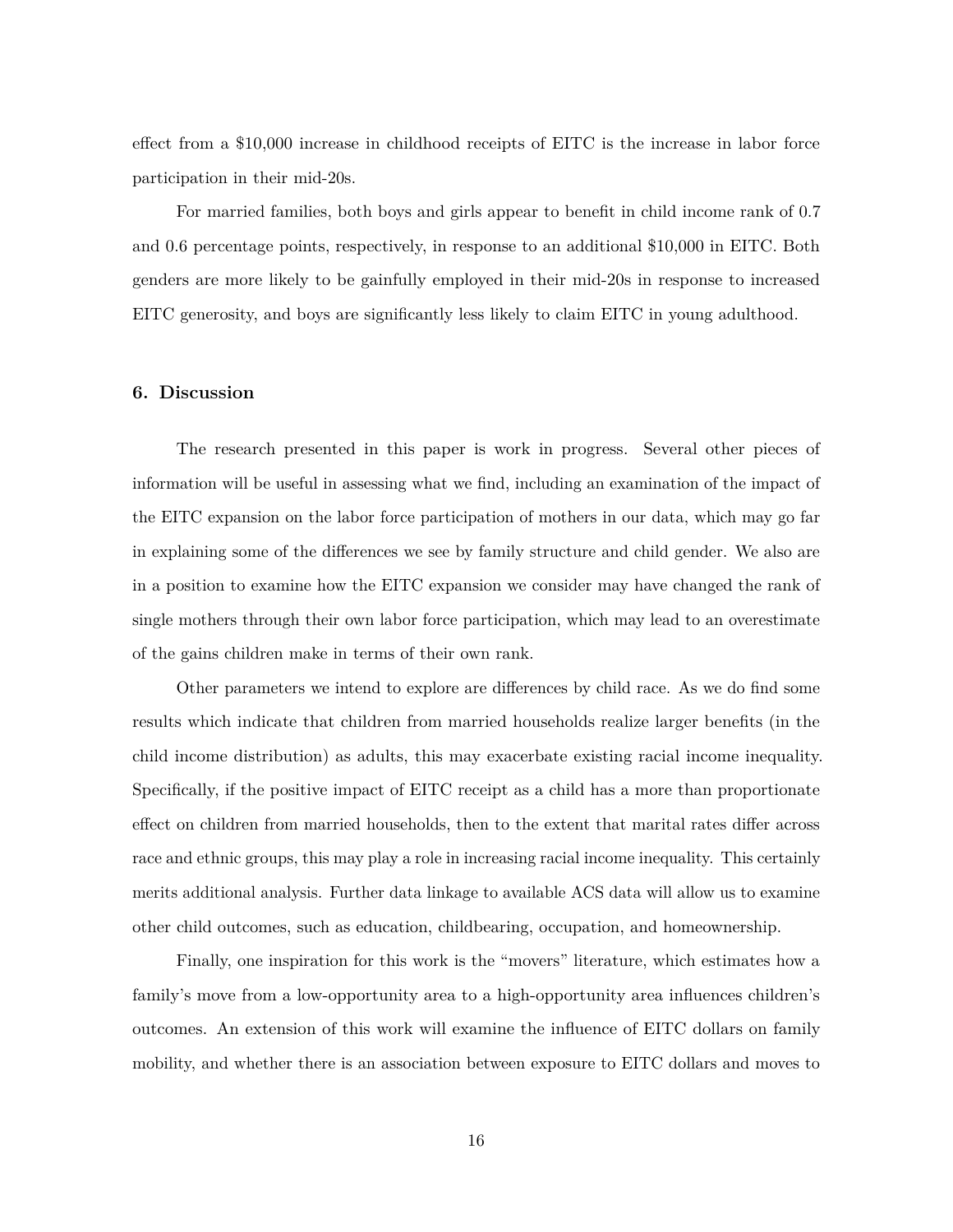better neighborhoods.

Results so far indicate that greater EITC generosity improves child outcomes in terms of rank in the child income distribution and labor market participation, and that the magnitude of these outcomes varies by gender and the type a family a child grows up in.

## **7. Conclusion**

This study examines how changes in EITC generosity implemented in the 1980s and 1990s affected children's economic outcomes relative to their parents'. Using the universe of IRS records for parents of children born between 1979 and 1991, linked to census demographic data, we find that conditional on parent income rank, more generous EITC improved children's ranks in their cohort distribution. Family type and gender also matter—children from single-mother households respond more strongly to higher EITC dollars than do children from married families, and girls tend to experience stronger effects than boys in these families. Meanwhile, the reverse is true for children from married families, with boys responding more strongly than girls.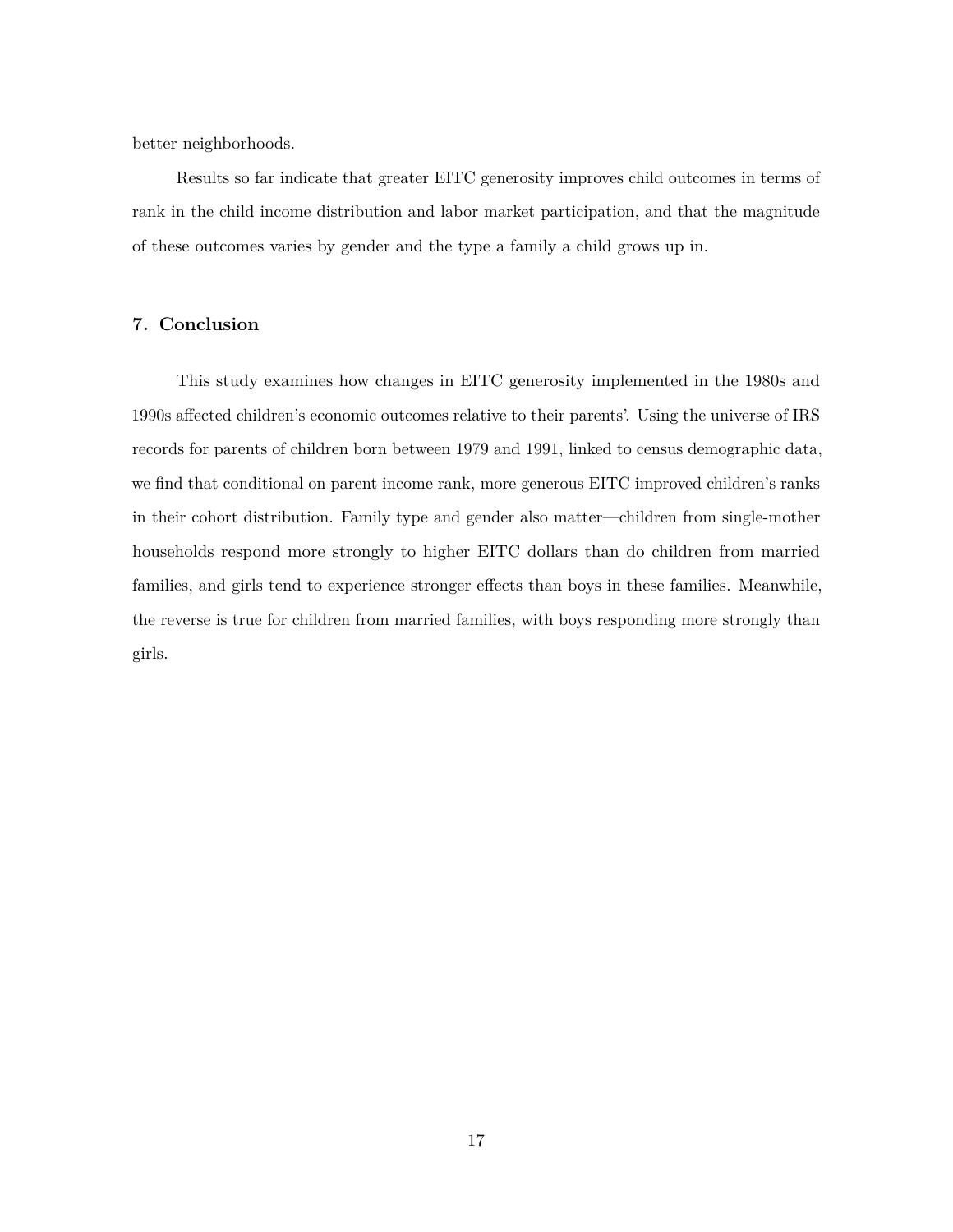## **References**

- <span id="page-17-3"></span>Akee, R., W. Copeland, E. J. Costello, and E. Simeonova (2018): "How does household income affect child personality traits and behaviors?" *American Economic Review*, 108, 775–827.
- <span id="page-17-2"></span>Akee, R., E. Simeonova, W. Copeland, A. Angold, and E. J. Costello (2013): "Young adult obesity and household income: Effects of unconditional cash transfers," *American Economic Journal: Applied Economics*, 5, 1–28.
- <span id="page-17-1"></span>Almond, D., J. Currie, and V. Duque (2018): "Childhood circumstances and adult outcomes: Act II," *Journal of Economic Literature*, 56, 1360–1446.
- <span id="page-17-6"></span>ANANAT, E. O. AND D. M. HUNGERMAN (2012): "The power of the pill for the next generation: oral contraception's effects on fertility, abortion, and maternal and child characteristics," *Review of Economics and Statistics*, 94, 37–51.
- <span id="page-17-7"></span>BAILEY, M. J., O. MALKOVA, AND Z. M. MCLAREN (2019): "Does access to family planning increase children $\hat{\mathbf{\varepsilon}}$  are opportunities? Evidence from the war on poverty and the early years of Title X," *Journal of Human Resources*, 54, 825–856.
- <span id="page-17-5"></span>Bastian, J. (2017): "The rise of working mothers and the 1975 earned income tax credit," *Unpublished mimeo*.
- <span id="page-17-0"></span>BASTIAN, J. AND K. MICHELMORE (2018): "The long-term impact of the earned income tax credit on children $\hat{\mathcal{E}}^{TM}$ s education and employment outcomes," *Journal of Labor Economics*, 36, 1127–1163.
- <span id="page-17-11"></span>Chetty, R., J. N. Friedman, N. Hendren, M. R. Jones, and S. R. Porter (2018): "The opportunity atlas: Mapping the childhood roots of social mobility," Tech. rep., National Bureau of Economic Research.
- <span id="page-17-9"></span>CHETTY, R., J. N. FRIEDMAN, AND J. ROCKOFF (2011): "New evidence on the long-term impacts of tax credits," *IRS Statistics of Income White Paper*.
- <span id="page-17-8"></span>CHETTY, R., J. N. FRIEDMAN, AND E. SAEZ (2013): "Using Differences in Knowledge across Neighborhoods to Uncover the Impacts of the EITC on Earnings," *American Economic Review*, 103, 2683–2721.
- <span id="page-17-4"></span>CHETTY, R. AND N. HENDREN (2018): "The impacts of neighborhoods on intergenerational mobility I: Childhood exposure effects," *The Quarterly Journal of Economics*, 133, 1107–1162.
- <span id="page-17-10"></span>CHETTY, R., N. HENDREN, M. R. JONES, AND S. R. PORTER (2020): "Race and economic opportunity in the United States: An intergenerational perspective," *The Quarterly Journal of Economics*, 135, 711–783.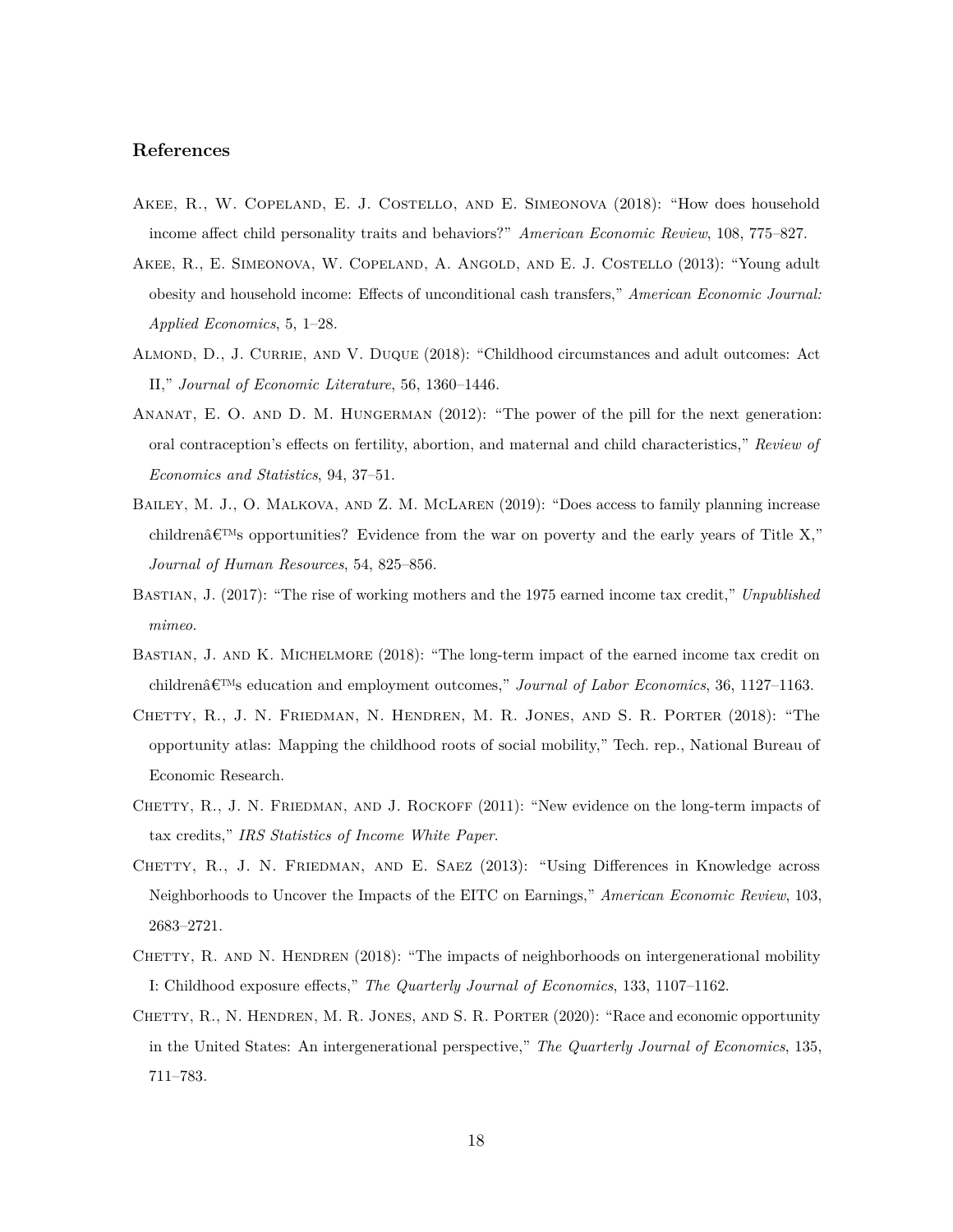- <span id="page-18-4"></span>CHETTY, R., N. HENDREN, AND L. F. KATZ (2016): "The effects of exposure to better neighborhoods on children: New evidence from the Moving to Opportunity experiment," *American Economic Review*, 106, 855–902.
- <span id="page-18-1"></span>Currie, J. (2009): "Healthy, wealthy, and wise: Socioeconomic status, poor health in childhood, and human capital development," *JoUrnal of economIc lIteratUre*, 47, 87–122.
- <span id="page-18-3"></span>Dahl, G. B., A. R. Kostøl, and M. Mogstad (2014): "Family welfare cultures," *The Quarterly Journal of Economics*, 129, 1711–1752.
- <span id="page-18-0"></span>DAHL, G. B. AND L. LOCHNER (2012): "The impact of family income on child achievement: Evidence from the earned income tax credit," *American Economic Review*, 102, 1927–56.
- <span id="page-18-14"></span>——— (2017): "The impact of family income on child achievement: Evidence from the earned income tax credit: Reply," *American Economic Review*, 107, 629–31.
- <span id="page-18-9"></span>DAVE, D. M., H. CORMAN, A. KALIL, O. SCHWARTZ-SOICHER, AND N. REICHMAN (2019): "Effects of Maternal Work Incentives on Adolescent Social Behaviors," Tech. rep., National Bureau of Economic Research.
- <span id="page-18-12"></span>Eissa, N. and H. W. Hoynes (2004): "Taxes and the labor market participation of married couples: the earned income tax credit," *Journal of public Economics*, 88, 1931–1958.
- <span id="page-18-7"></span>EISSA, N. AND J. B. LIEBMAN (1996): "Labor supply response to the earned income tax credit," The *quarterly journal of economics*, 111, 605–637.
- <span id="page-18-8"></span>Evans, W. N. and C. L. Garthwaite (2014): "Giving mom a break: The impact of higher EITC payments on maternal health," *American Economic Journal: Economic Policy*, 6, 258–90.
- <span id="page-18-13"></span>HOTZ, V., C. MULLIN, AND J. SCHOLZ (2006): "Examining the effect of the earned income tax credit on the labor market participation of families on welfare (No. w11968)," in *National Bureau of Economic Research*.
- <span id="page-18-6"></span>Hoynes, H., D. Miller, and D. Simon (2015a): "Income, the earned income tax credit, and infant health," *American Economic Journal: Economic Policy*, 7, 172–211.
- <span id="page-18-2"></span>HOYNES, H., D. W. SCHANZENBACH, AND D. ALMOND (2016): "Long-run impacts of childhood access to the safety net," *American Economic Review*, 106, 903–34.
- <span id="page-18-11"></span>HOYNES, H. W., L. MCGRANAHAN, AND D. W. SCHANZENBACH (2015b): "SNAP and food consumption," *SNAP Matters: How Food Stamps Affect Health and Well Being*, 107–133.
- <span id="page-18-10"></span><span id="page-18-5"></span>Madestam, A. and E. Simeonova (2018): "Children of the pill: The effect of subsidizing oral contraceptives on children's health and wellbeing," *Unpublished manuscript. Retrieved May*, 31, 2013. PILKAUSKAS, N. AND K. MICHELMORE (2019): "The effect of the earned income tax credit on housing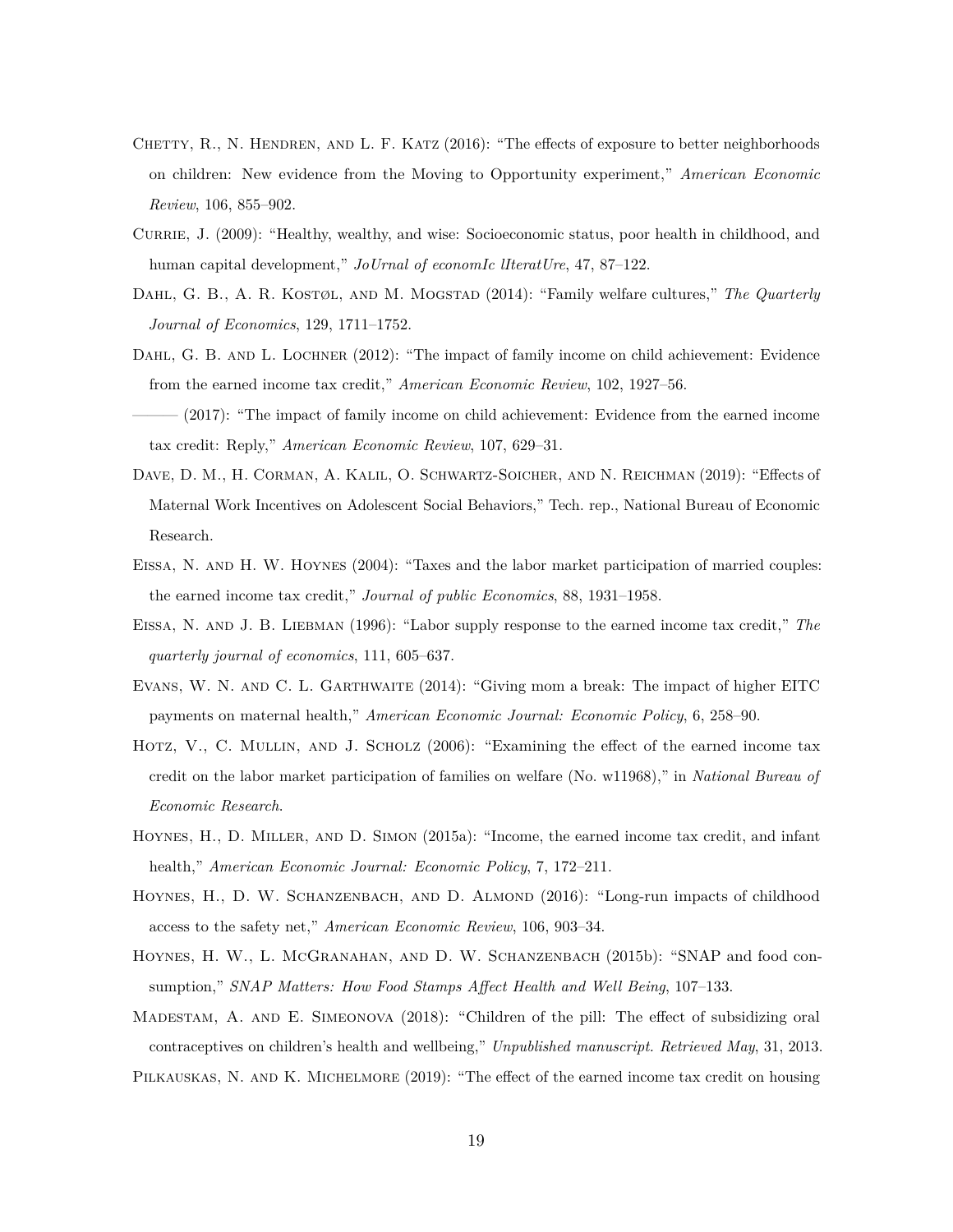and living arrangements," *Demography*, 56, 1303–1326.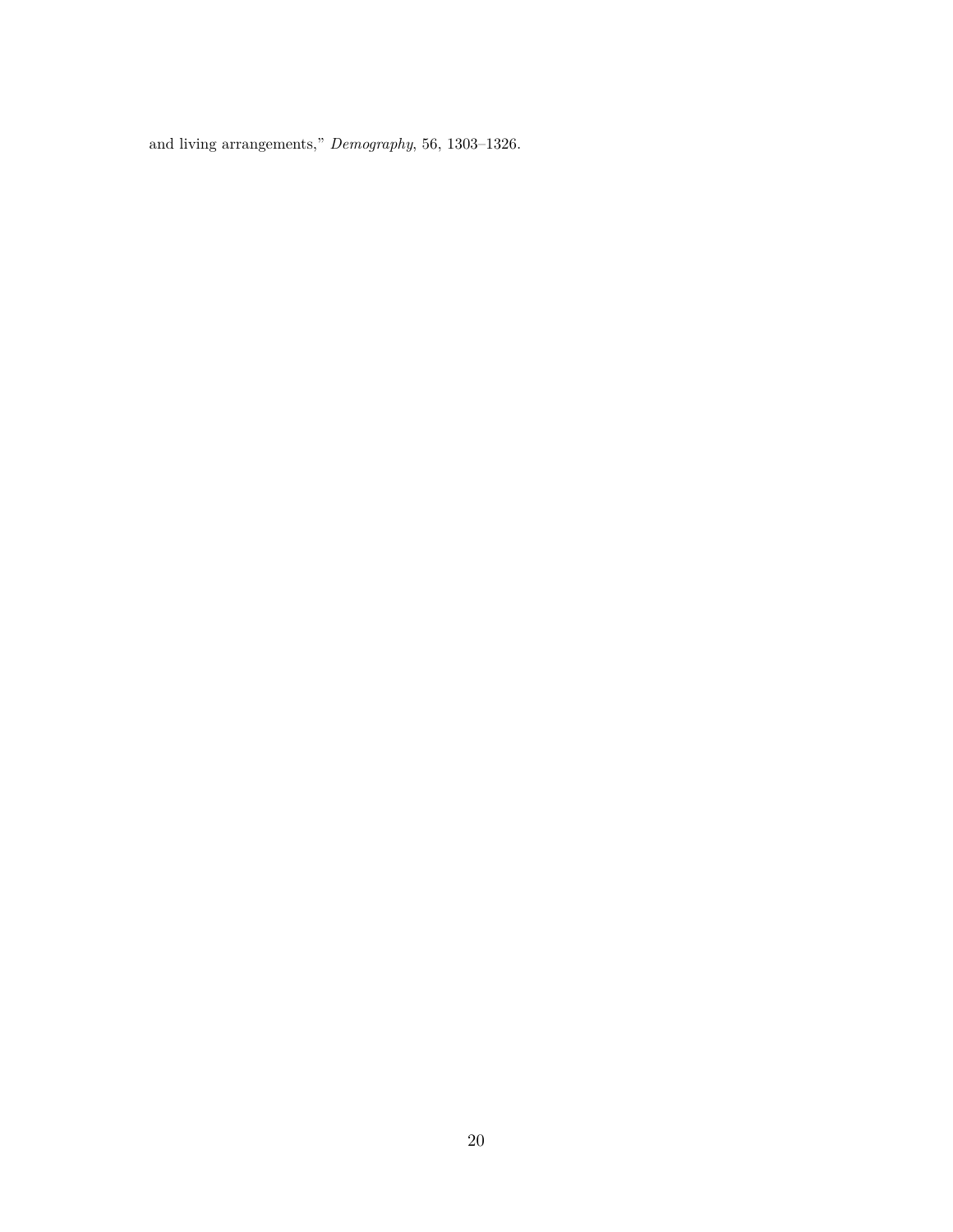## **8. Tables**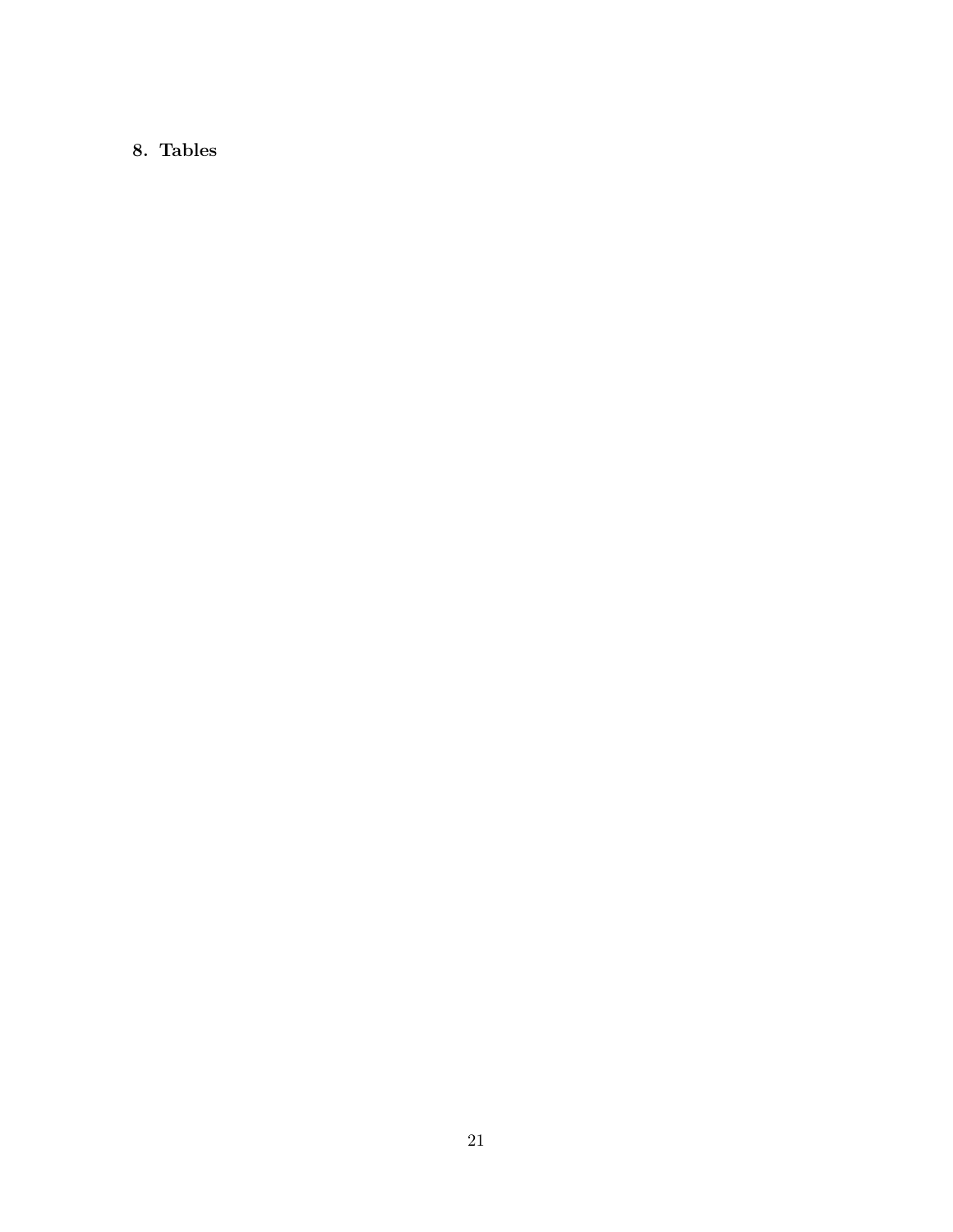|                                             | All families | Single moms | <b>Married families</b> |
|---------------------------------------------|--------------|-------------|-------------------------|
|                                             | (1)          | (2)         | (3)                     |
| Childhood eligible EITC, in 10,000s         | 5.86         | 5.73        | 5.97                    |
| Average child income rank at ages 25-26     | 0.41         | 0.39        | 0.45                    |
| Average EITC claimed at ages 25-26          | 84.71        | 93.52       | 70.85                   |
| Probability child claims EITC at ages 25-26 | 0.04         | 0.04        | 0.03                    |
| Child works at ages 25-26                   | 0.80         | 0.82        | 0.82                    |
| Child married at 25-26                      | 0.21         | 0.17        | 0.28                    |
| Child cohort                                | 1985.00      | 1985.00     | 1985.00                 |
| Number of siblings                          | 2.39         | 2.13        | 2.70                    |
| Years between closest sibling               | 2.44         | 2.43        | 2.55                    |
| Order of siblings                           | 1.52         | 1.44        | 1.63                    |
| First child                                 | 0.62         | 0.66        | 0.56                    |
| Male                                        | 0.51         | 0.50        | 0.51                    |
| White                                       | 0.43         | 0.36        | 0.56                    |
| Black                                       | 0.26         | 0.38        | 0.09                    |
| Asian                                       | 0.04         | 0.02        | 0.07                    |
| Hispanic                                    | 0.23         | 0.20        | 0.23                    |
| <b>AIAN</b>                                 | 0.01         | 0.01        | 0.01                    |
| Other                                       | 0.03         | 0.03        | 0.03                    |
| Parent income rank                          | 0.17         | 0.16        | 0.20                    |
| Single mother                               | 0.43         | 1.00        | 0.00                    |
| Married family                              | 0.38         | 0.00        | 1.00                    |
| Observations                                | 17,700,000   | 7,568,000   | 6,786,000               |

Table 1: Summary statistics

Source: Linked parent-child data derived from Numident, 2000 and 2010 decennial, American Community Survey, and Form 1040, Form W-2, and Form 1099 tax records. The Census Bureau<br> $\hat{\bf e}^{\rm TMS}$ Disclosure Review Board has approved all statistics and estimates presented today for public release under approval numbers list approvals here e.g. CBDRB-FY2019-CES005-039.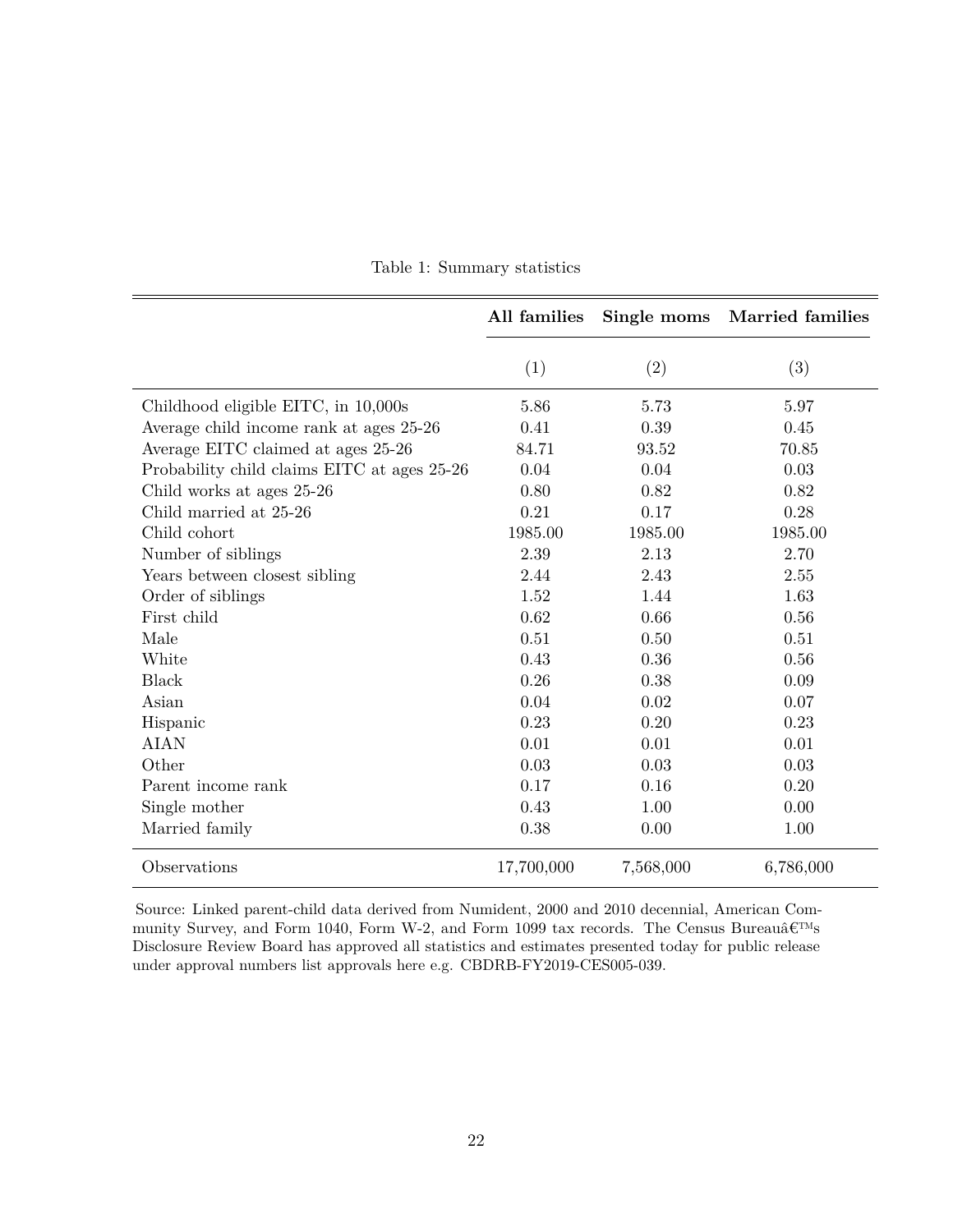|                                                                                                                                                                                                                        |                 | Child rank         |                        | EITC claiming |                 | Claiming probability                                                                |                 | Child working | Child married          |                      |
|------------------------------------------------------------------------------------------------------------------------------------------------------------------------------------------------------------------------|-----------------|--------------------|------------------------|---------------|-----------------|-------------------------------------------------------------------------------------|-----------------|---------------|------------------------|----------------------|
|                                                                                                                                                                                                                        | $\widehat{\Xi}$ | $\widehat{\Omega}$ | $\widehat{\mathbb{G}}$ | $\bigoplus$   | $\widetilde{5}$ | $\widehat{\odot}$                                                                   | $\widetilde{C}$ | $\circledast$ | $\widehat{\mathbf{e}}$ | (10)                 |
|                                                                                                                                                                                                                        |                 |                    |                        |               | Panel A:        | All families                                                                        |                 |               |                        |                      |
| Parent income rank                                                                                                                                                                                                     | 0.33            | 0.27               | $-75.73$               | 76.97         | $-0.02$         | $-0.02$                                                                             | 0.33            | 0.26          | 0.23                   | 0.10                 |
|                                                                                                                                                                                                                        | (0.02)          | (0.01)             | (6.00)                 | (2.81)        | (0.00)          | (0.00)                                                                              | (0.01)          | (0.01)        | (0.02)                 | $\left( 0.01\right)$ |
| Childhood eligible EITC,                                                                                                                                                                                               | 0.001           | 0.003              | 1.734                  | 0.948         | 0.002           | 0.0001                                                                              | $-0.0001$       | 0.003         | $-0.011$               | 0.0001               |
| in 10,000s                                                                                                                                                                                                             | (0.0007)        | (0.0004)           | (0.2476)               | (0.3085)      | (0.0001)        | (0.0002)                                                                            | (0.0005)        | (0.0005)      | (0.0008)               | (0.0004)             |
| Observations                                                                                                                                                                                                           | 17,700,000      |                    |                        |               |                 |                                                                                     |                 |               |                        |                      |
|                                                                                                                                                                                                                        |                 |                    |                        |               |                 | Panel B: Single mothers                                                             |                 |               |                        |                      |
| Parent income rank                                                                                                                                                                                                     | 0.31            | 0.29               | $-78.81$               | $-83.80$      | $-0.02$         | $-0.02$                                                                             | 0.32            | 0.29          | 0.10                   | 0.09                 |
|                                                                                                                                                                                                                        | (0.01)          | (0.01)             | (3.96)                 | (2.64)        | (0.00)          | (0.00)                                                                              | (0.01)          | (0.01)        | (0.01)                 | (0.01)               |
| Childhood eligible EITC,                                                                                                                                                                                               | $-0.001$        | 0.002              | 3.288                  | 1.876         | 0.003           | 0.000                                                                               | 0.001           | 0.003         | $-0.014$               | 0.002                |
| in 10,000s                                                                                                                                                                                                             | (0.0006)        | (0.0003)           | (0.3929)               | (0.4366)      | (0.0001)        | (0.0002)                                                                            | (0.0004)        | (0.0005)      | (0.0007)               | (0.0005)             |
| Observations                                                                                                                                                                                                           | 7,568,000       |                    |                        |               |                 |                                                                                     |                 |               |                        |                      |
|                                                                                                                                                                                                                        |                 |                    |                        |               | Panel C:        | Married families                                                                    |                 |               |                        |                      |
| Parent income rank                                                                                                                                                                                                     | 0.28            | 0.23               | $-50.64$               | $-65.53$      | $-0.01$         | $-0.02$                                                                             | 0.32            | 0.23          | $0.18\,$               | 10.07                |
|                                                                                                                                                                                                                        | (0.02)          | (0.01)             | (8.83)                 | (5.04)        | (0.00)          | (0.00)                                                                              | (0.02)          | (0.01)        | (0.02)                 | (0.02)               |
| Childhood eligible EITC                                                                                                                                                                                                | 0.001           | 0.006              | 0.910                  | 1.595         | 0.002           | 0.000                                                                               | $-0.001$        | 0.008         | $-0.015$               | 0.004                |
| in 10,000s                                                                                                                                                                                                             | (0.0008)        | (0.0004)           | 0.2428                 | (0.6464)      | (0.0001)        | (0.0003)                                                                            | (0.0005)        | (0.0006)      | (0.0010)               | (0.0006)             |
| Observations                                                                                                                                                                                                           | 6,786,000       |                    |                        |               |                 |                                                                                     |                 |               |                        |                      |
|                                                                                                                                                                                                                        |                 |                    |                        |               |                 |                                                                                     |                 |               |                        |                      |
| Columns 1, 3, 5 and 7 include only the covariates of interest as shown. Columns 2, 4, 6 and 8 include all additional covariates outlined in the<br>text for Equation 1. Source: Linked parent-child                    |                 |                    |                        |               |                 | data derived from Numident, 2000 and 2010 decennial, American Community Survey, and |                 |               |                        |                      |
| Form 1040, Form W-2, and Form 1099 tax records. The Census Bureaua $\varepsilon^{\text{rms}}$ s Disclosure Review Board has approved all statistics and estimates<br>presented today for public release under approval |                 |                    |                        |               |                 | numbers list approvals here e.g. CBDRB-FY2019-CES005-039                            |                 |               |                        |                      |

Table 2: Effect of childhood total EITC on child outcomes, conditional on parent rank Table 2: Effect of childhood total EITC on child outcomes, conditional on parent rank